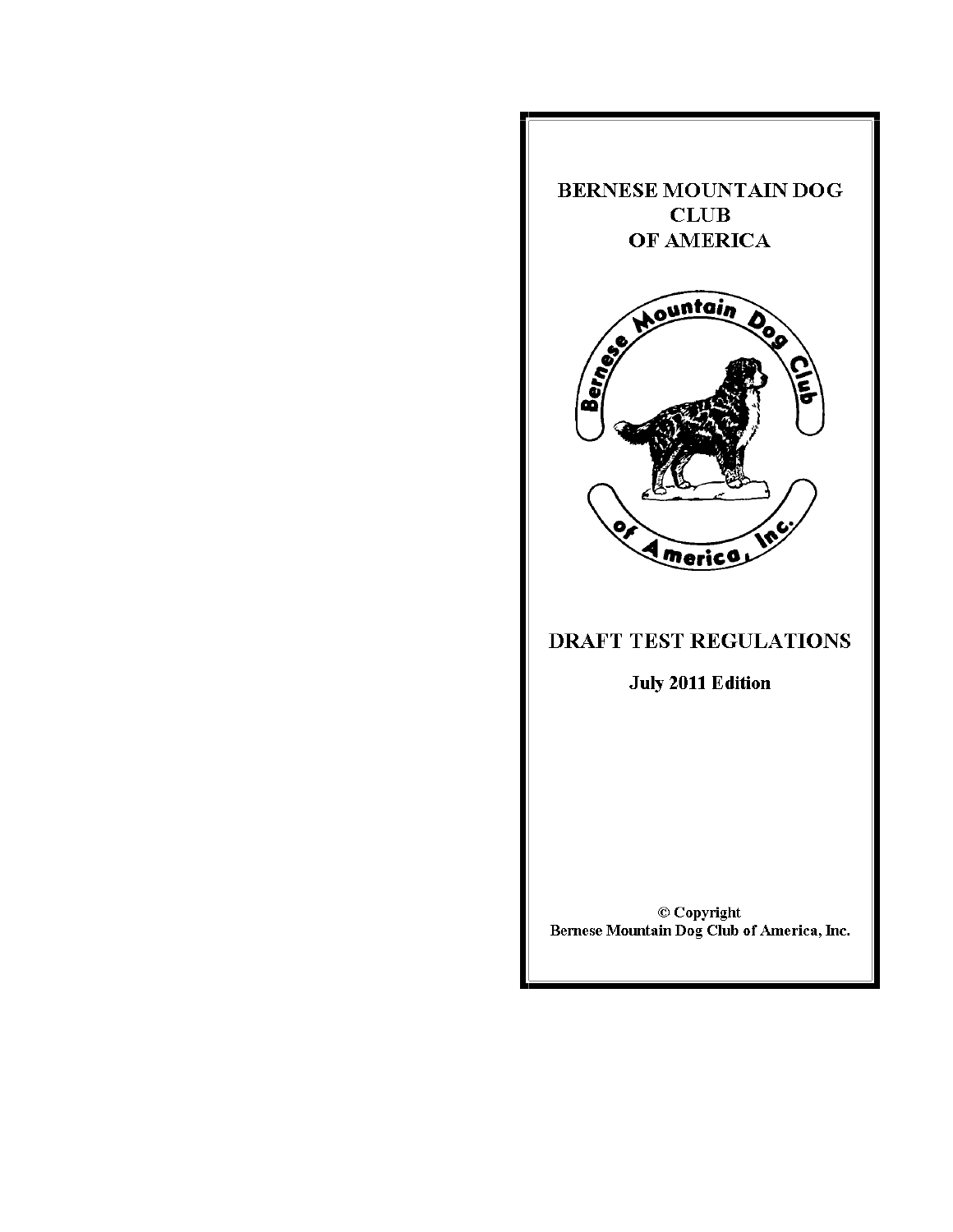# **BERNESE MOUNTAIN DOG CLUB OF AMERICA**

# **DRAFT TEST REGULATIONS**

# **PURPOSE**

The Bernese Mountain Dog Club of America Draft Tests are a series of exercises designed to develop and demonstrate the natural abilities of purebred Bernese Mountain Dogs in a working capacity involving hauling. The Bernese Mountain Dog has historically functioned as a draft dog in various capacities, and performance of these exercises is intended to demonstrate skills resulting from both inherent ability and training which are applicable to realistic work situations. Efficiency in accomplishment of tasks is essential. It is also desirable that the dog evidence willingness and enjoyment of his work in a combination of controlled teamwork with his handler and natural independence.

# **GUIDELINES**

All American Kennel Club (AKC) Dog Show Rules and Regulations, American Kennel Club Obedience Regulations, and the Constitution and By-laws of the Bernese Mountain Dog Club of America (BMDCA) shall apply to all persons and dogs except as these BMDCA Draft Test Regulations direct otherwise. A copy of each of these shall be at the site of the Draft Test and available to the judges, handlers, Draft Test Committee and personnel. A copy of these BMDCA Draft Test Regulations must also be at the Test site and available to the aforementioned persons. It is the responsibility of each handler to be familiar with these materials prior to the Draft Test.

# **TABLE OF CONTENTS**

# **General Regulations**

Chapter 1 *Administration*....................................... Page 2 Chapter 2 *Judges and Judging Guidelines*............ Page 12 Chapter 3 *Eligibility and Conduct of Handlers and Dogs*............................... Page 19 Chapter 4 *Competition Site and Spectators*........... Page 23 Chapter 5 *Procedures and Scheduling* ................. Page 24

Chapter 6 *Qualifying Performances and Titles*..... Page 25

# **Regulations For Performance and Judging**

| Chapter 1                                 |  |
|-------------------------------------------|--|
| Chapter 2                                 |  |
| Chapter 3<br>Draft Test Exercises Page 28 |  |
| Harness and Hitch  Page 30                |  |
| Practical Draft Work  Page 31             |  |
| Distance Freight Haul  Page 36            |  |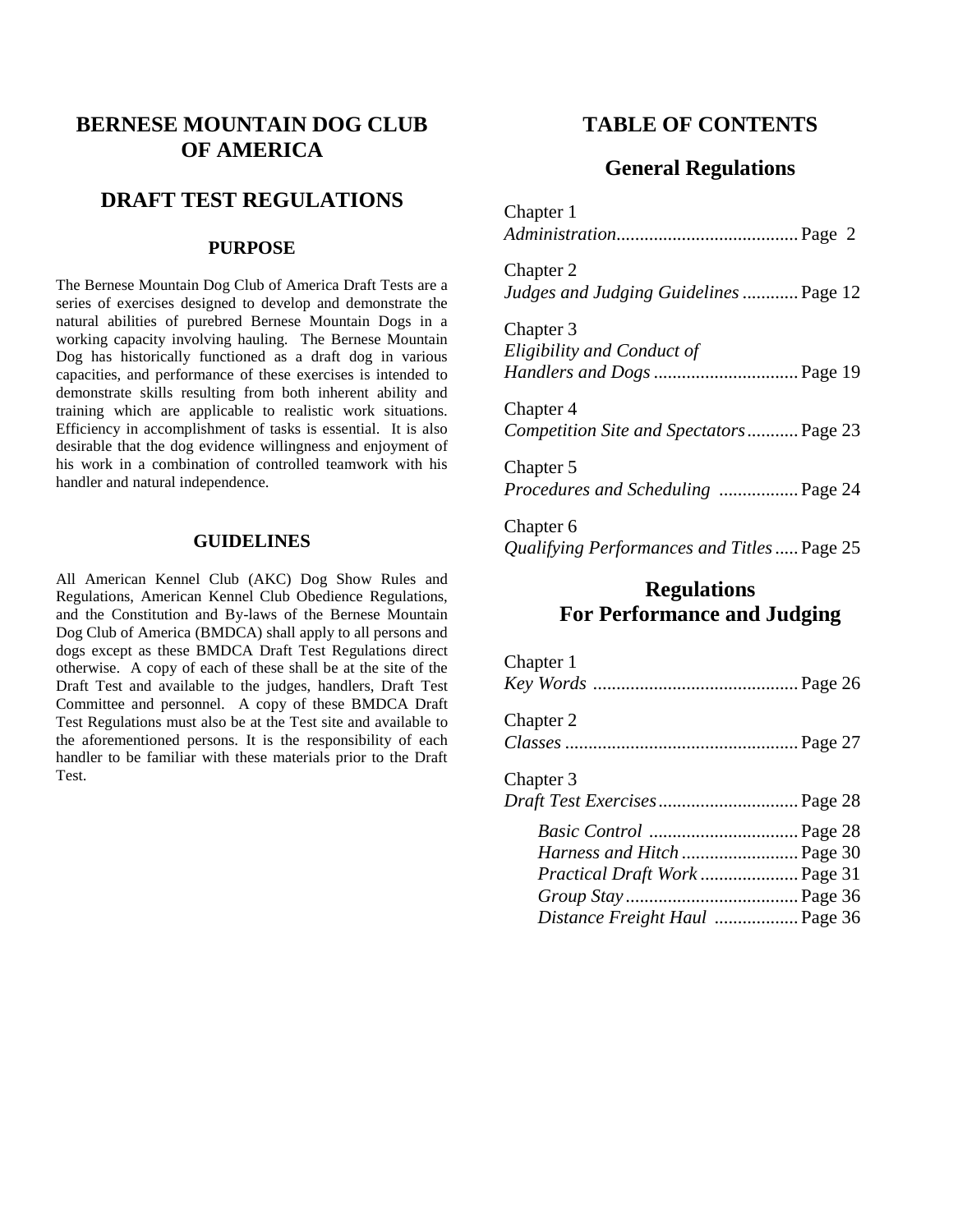# **GENERAL REGULATIONS**

# **Chapter 1 Administration**

# **Section 1. Application to Hold a Draft Test**

**A. BMDCA Approval:** Written approval of the BMDCA Draft Work Committee (DWC) must be obtained to hold a Draft Test at which dogs earn BMDCA draft titles. Only the BMDCA and its recognized regional clubs may sponsor Draft Tests.

**B. Application:** The Application Form is downloadable from the BMDCA website. The Application shall be sent to the DWC and include:

- 1. Name of the Draft Test sponsoring club.
- 2. The date of the proposed Draft Test.
- 3. The closing date, which shall be a minimum of ten (10) days prior to the Test.
- 4. The name and address of the selected site.
- 5. Whether this is a BMD-only, all-purebred, or alleligible dog Draft Test.
- 6. The Test limit.
- 7. Name and address of the two (2) judges.
- 8. Name, address, phone number, and, if available, email address of the Draft Test Chairperson and the Draft Test Secretary.
- 9. Names of additional Draft Test Committee members.
- 10. The certification that all BMDCA Draft Test Regulations will be followed.
- 11. The guarantee that all equipment, personnel and other required provisions will be available at the Draft Test.
- 12. The signatures of the Draft Test Chairperson and the Draft Test Secretary.
- 13. A description of the selected Draft Test site and Freight Haul course.

14. A \$20.00 administrative fee payable by check to the BMDCA. This fee is waived for a Draft Test held in conjunction with the BMDCA National Specialty.

**C. Time of Application:** Application to hold a Draft Test must be made at least six (6) months prior to the date of the proposed Draft Test. Tests shall be held under the Regulations in effect at the time of approval. The DW ll communicate approval or rejection of the application Draft Test Chairperson within thirty (30) days of receipt of the completed application.

**D. Draft Test Forms:** The following forms are required. The Judging Worksheets are provided by the DWC and the rest are downloadable from the BMDCA website:

- 1. Judging Worksheets the judge's evaluation of a team's performance. A copy is available to the handler at the conclusion of judging.
- 2. Data Worksheets a record of rig widths and Freight Haul load descriptions and weights.
- 3. Judges' Report a pass/fail summary of each exercise for all teams. This form shall be verified and signed by both judges and the Draft Test Secretary upon the conclusion of judging.
- 4. Draft Test Final Report Test summary and check list filled out by the Draft Test Secretary.
- 5. Apprentice and Provisional Judge Evaluation Reports - to be filled out by the Mentor Judges officiating at the Draft Test and returned to the DWC within ten (10) days following the Draft Test.

### **Section 2. The Draft Test Committee**

**A. Official BMDCA Representatives:** The Draft Test Committee shall act as official representatives of the BMDCA and must see to the enforcement of these Draft Test Regulations. Any violations of these Draft Test Regulations must be reported by the Draft Test Committee to the DWC in writing and included with the Draft Test Report.

**B. Members:** The Draft Test Committee of the sponsoring club shall consist of a minimum of three (3) people, one of whom shall be named Chairperson. The Draft Test Chairperson must be a member in good standing of the BMDCA.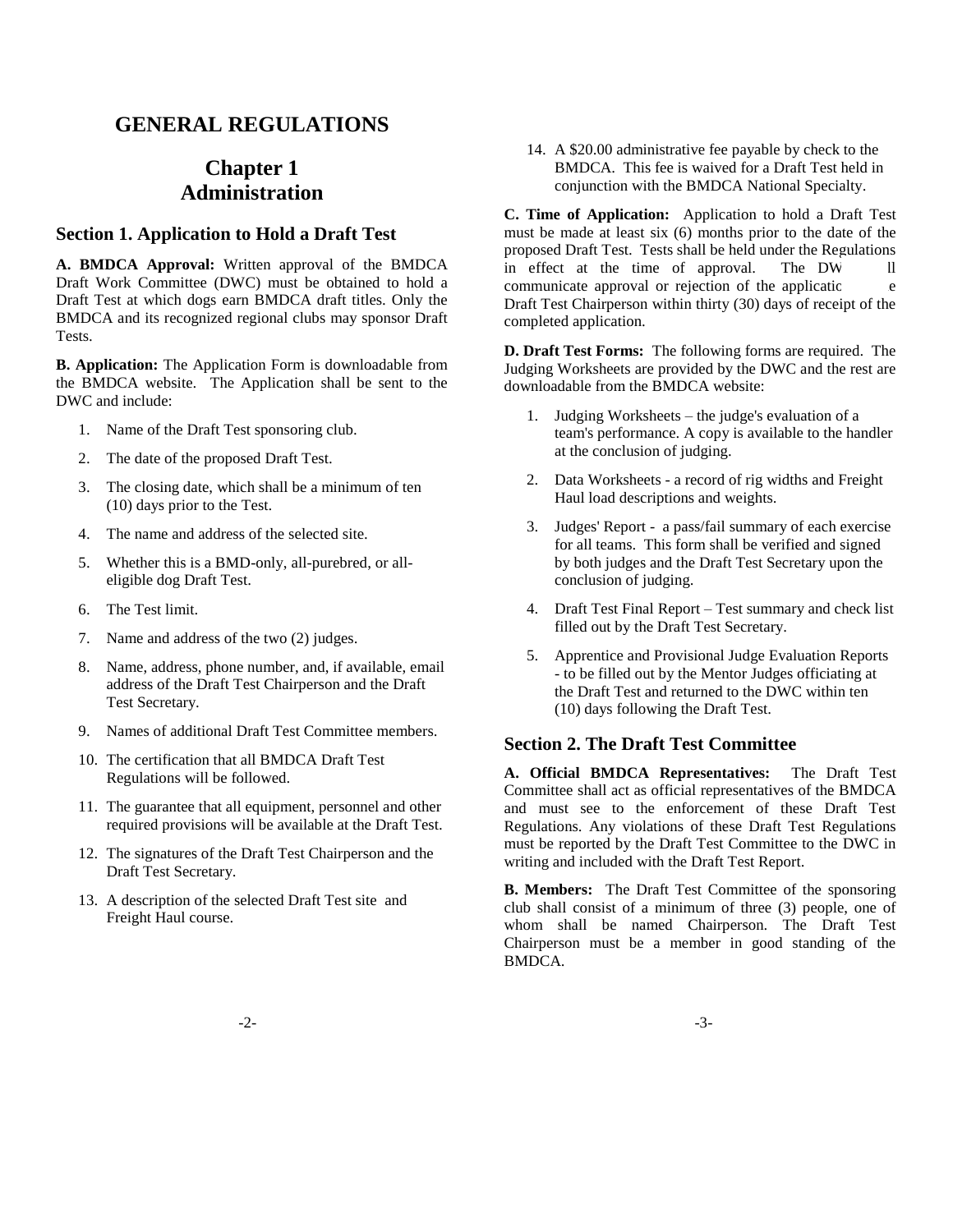**C. Draft Test Secretary:** The Draft Test Committee shall appoint a Draft Test Secretary, who must be a member in good standing of the BMDCA. The Secretary shall receive all entries. Within four days after the closing date the Secretary shall notify each entrant of the status of their entry, and confirm the Test date, site, judges, and equipment check time. At the Draft Test, the Secretary must have available for inspection:

- 1. The BMDCA Draft Test Regulations.
- 2. AKC Dog Show Rules and Regulations.
- 3. AKC Obedience Regulations.
- 4. The Constitution and By-Laws of the BMDCA.
- 5. The complete entry forms of each exhibitor.

The Draft Test Secretary shall be responsible for sending all Test materials to the DWC Chairperson within ten (10) days following the Draft Test. These include:

- 1. Judges' Worksheets.
- 2. Data Worksheets.
- 3. Judges' Report.
- 4. Draft Test Final Report
- 5. Reports on Test violations
- 6. One (1) marked catalog.
- 7. Complete entry forms (including weight certificates).
- 8. Diagrams of the Maneuvering course and Freight Haul course.
- 9. A report on move-ups, if any

No dog belonging wholly or in part to the Draft Test Secretary or to any member of their immediate family may enter in any Draft Test at which he/she officiates or is scheduled to officiate.

### **Section 3. Duties of the Draft Test Committee**

**A. Plotting the Freight Haul Course:** The Draft Test Committee is responsible for plotting the Freight Haul course prior to application to hold the Draft Test. Individuals who will compete at that Test should not plot the Freight Haul course. The judges should walk the Freight Haul course prior to the Test and make any changes they think appropriate.

**B. Premium List:** The Draft Test Committee shall publish a Premium List after receiving approval to hold a Draft Test. The Premium List shall be submitted to the DWC for approval no less than fourteen (14) days prior to publication. The Premium List shall contain the following:

- 1. The statement "Bernese Mountain Dog Club of America Draft Test".
- 2. Name of Test-giving club.
- 3. The date and location of the Draft Test.
- 4. Entry fee.
- 5. Statement that this is a BMD-only, all-purebred, or all-eligible dog Draft Test.
- 6. A list of the officers and board of directors of the Test-giving club, including the address of the club's secretary.
- 7. A list of the members of the Draft Test Committee, including address, phone and email for the Test Chair and Secretary.
- 8. The names and addresses of the judges.
- 9. The name, address and telephone number of the Draft Test veterinarian.
- 10. A list of the classes offered.
- 11. The Test limit.
- 12. The closing date and time followed by the statement, "after which time entries cannot be accepted, cancelled or altered, except as specifically allowed in the current BMDCA Draft Test Regulations".
- 13. A description of awards or prizes, if any.
- 14. The statement: "Entrants are responsible for obtaining the BMDCA Draft Test Regulations and being familiar with them. Regulations may be downloaded from www.BMDCA.org at no charge or ordered from BMDCA Ways and Means (fee applies)" .
- 15. A BMDCA Draft Test entry form which includes the following information:
	- a) Name of the Test-giving club.
	- b) Test date.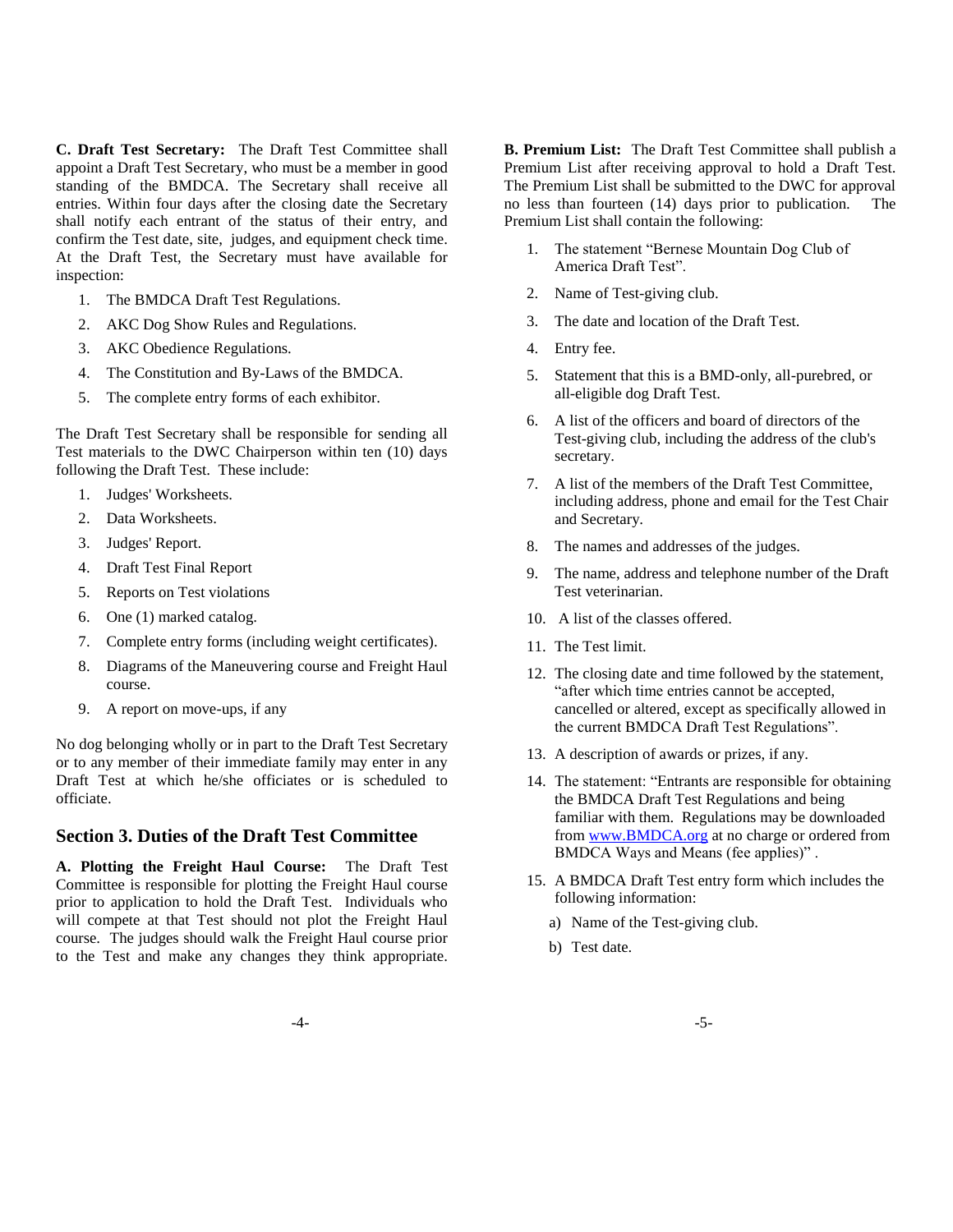- c) Closing date and time followed by the statement, "after which time entries cannot be accepted, cancelled or altered, except as specifically allowed in the current BMDCA Draft Test Regulations."
- d) Entry fee.
- e) Address where entries shall be mailed.
- f) Breed.
- g) Sex.
- h) Name of class entered and place for indicating whether the dog already has the title offered in the entered class.
- i) Place to indicate that a weight certificate is included for Open dogs.
- j) Full/registered name of dog.
- k) Call name of dog.
- l) Registration number and registry (see "Eligible Dogs")
- m) Berner-Garde number
- n) Date of dog's birth.
- o) Place of dog's birth.
- p) Name of breeder(s).
- q) Name of sire.
- r) Name of dam.
- s) Name, address, telephone number and email address of owner(s)/co-owner(s).
- t) Name of owner(s) Agent, if any.
- u) The following statements:

### **ENTRY AGREEMENT**

I understand that the club holding this event has the right to refuse this entry. I agree that I am solely responsible for the actions of myself and the dog ("the dog") that accompanies me in relationship to this entry.

In consideration of the acceptance of my entry and the opportunity to participate in this event, I agree to **HOLD HARMLESS and INDEMNIFY** the following listed parties from any claim for loss, damage or injury alleged to have been caused directly or indirectly by my actions or by the actions of the dog in relationship to this event: the Bernese Mountain Dog Club of America (BMDCA) and

the event-giving club, their members, officers, and agents; the owner and/or lessor of the premises; any provider of services at this event; any employees or volunteers of the parties listed here, and any BMDCA Draft Judge judging at this event. I personally assume **all responsibility and liability** for any such claim. I agree to be responsible for any loss and expense (including legal fees) incurred by any of the listed parties based on claims related in any way to my participation or the actions of the dog in relationship to this event, whether the claims are made by third parties or by myself.

Additionally, I agree to assume the sole responsibility for any loss, damage, or injury (including death) to myself or to the dog in relationship to this event. I agree to **RELEASE, INDEMNIFY and promise not to sue** the parties listed above for any such loss, damage or injury to myself or the dog, regardless of the cause, and whether or not the loss, damage or injury may have been caused by the negligence of the listed parties.

**I AGREE THAT ANY CAUSE OF ACTION, CONTROVERSY OR CLAIM ARISING OUT OF OR RELATED TO THE ENTRY, EXHIBITION OR ATTENDANCE AT THE EVENT SHALL BE SETTLED BY ARBITRATION PURSUANT TO THE APPLICABLE RULES OF THE AMERICAN ARBITRATON ASSOCIATION. HOWEVER, PRIOR TO ARBITRATION ALL APPLICABLE BMDCA BYLAWS, RULES, REGULATIONS AND PROCEDURES MUST FIRST BE FOLLOWED AS SET FORTH IN THE BMDCA CONSTITUTION AND BYLAWS, RULES, REGULATIONS, PUBLISHED POLICIES AND GUIDELINES.**

In consideration of the acceptance of this entry, I agree to abide by rules and regulations of the Bernese Mountain Dog Club of America (BMDCA) in effect at the time of this BMDCA Draft Test and by any additional rules appearing in the premium list for this event. I certify and represent that the dog entered is not a hazard to persons or other dogs. I also certify that all the information I provide with this entry is true and correct. This entry is submitted for acceptance on the foregoing representation and Entry Agreement. I agree to conduct myself in accordance with all such Rules and Regulations (including all provisions applying to discipline) and to abide by any decisions made in accord with them.

Submitting this form constitutes your agreement to the terms of the ENTRY AGREEMENT.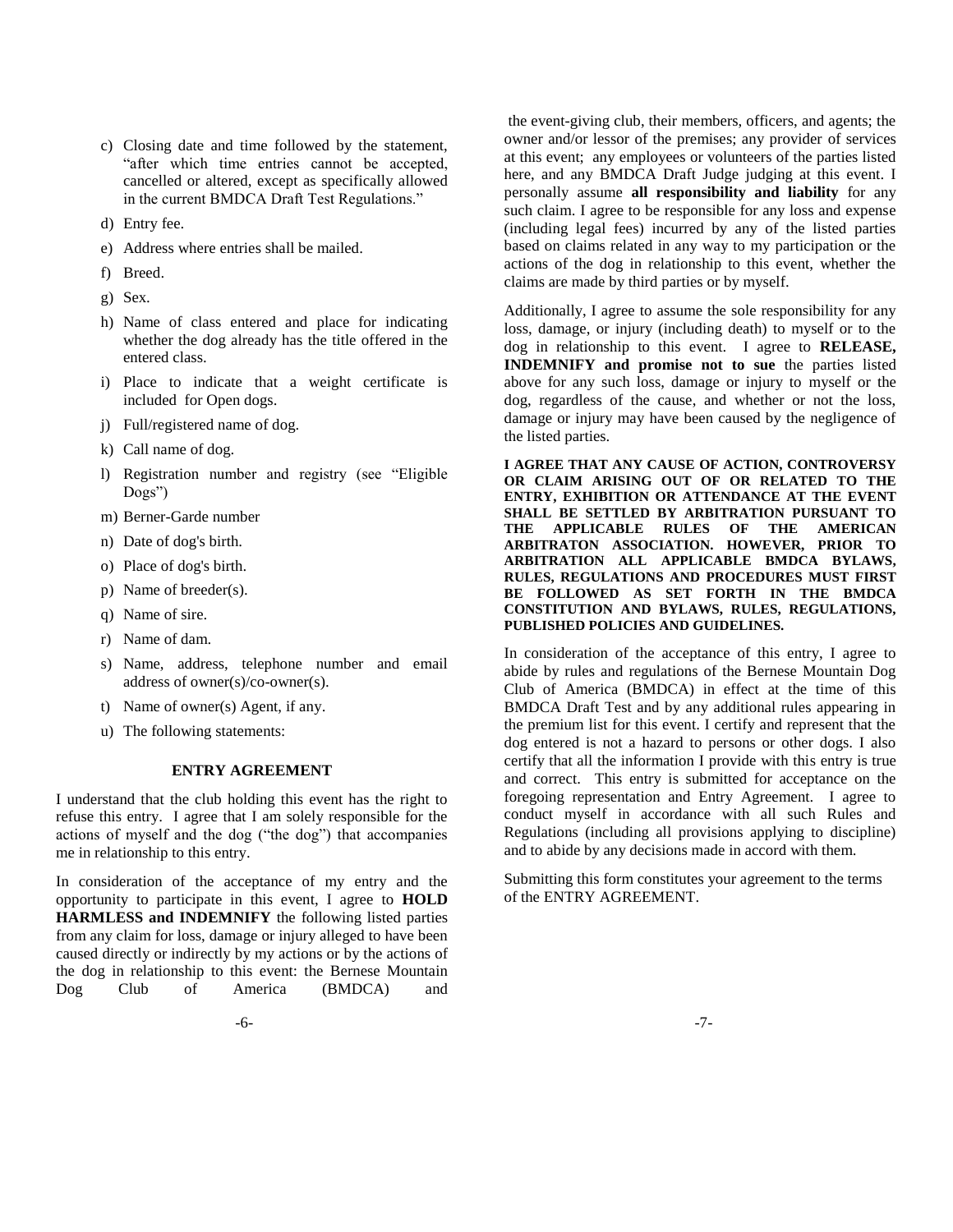**C. Equipment and Supplies:** In order to differentiate Draft Tests from obedience competition the use of obedience equipment is not recommended. The Draft Test sponsoring club shall provide:

- 1. Ring gates, ropes, fencing or other barriers necessary to define a ring with a minimum of 10,000 square feet with no dimension less than 75 feet.
- 2. A minimum of four (4) markers to define the Maneuvering course. The markers should be large enough to be clearly visible to both handlers and spectators.
- 3. A gate or removable obstacle, ideally an object that might be found in everyday carting situations.
- 4. A minimum of two (2) markers to define a narrow area. The markers must be no less than two feet high, with a recommended height of three to four feet, and must be two to four feet in length.
- 5. A lightweight load (e.g. a blanket).
- 6. A four-foot stick or dowel, clearly marked one foot from one end, for measuring the backing exercises.
- 7. A tape measure at least six (6) feet in length.
- 8. A scale (such as a bathroom scale) which can weigh at least 150 pounds, for verifying freight load weights.
- 9. Two distractions, one primarily auditory and one primarily visual.
- 10. A stop watch or watch to time stays and backing.
- 11. Markers for the Freight Haul course.
- 12. Exhibitor numbers and matching draft rig numbers.
- 13. A catalog identifying each entered dog; including registered name, call name, registration number and registry, Berner-Garde number, breed, sire, dam, date of birth, sex, breeder, owner. For Open classes the catalog shall show the weight the dog(s) must pull in the Freight Haul.
- 14. A designated area near the ring for the draft equipment and Freight Haul loads of all entrants.

All such equipment and loads shall remain in this area pending use in the Test.

Recommended:

- 1. A system by which spectators may be silently informed whether each team passed or failed each exercise.
- 2. A diagram of the Maneuvering course clearly posted at ringside.

**D. Stewards:** Six to eight stewards shall be provided to assist the judges. The judges are in sole charge of the Draft Test area until their assignment is completed. Stewards may act only on the judges' instructions.

**E. Veterinarian:** The services of a veterinarian must be available during a Draft Test. Ideally the veterinarian should be present at a Draft Test and walk the Freight Haul course with the teams and judges. The veterinarian's professional opinion on the condition of any dog should be given precedence in determining whether the dog should continue to compete. If the veterinarian cannot be on site, the veterinary office must be within a short drive. The Draft Test Regulations have been devised to present a minimum hazard to dogs and handlers but Draft Test Committees are urged to take all reasonable precautions to ensure the safety of all involved.

**F. Notification of Changes:** If the Draft Test Committee is informed at any time prior to the opening of its Draft Test that an advertised judge will not fulfill their engagement to judge, then the Draft Test Committee shall substitute a judge. The substitute judge must be approved by the DWC Chairperson who shall be notified either by telephone, mail or email. The same shall apply to emergency changes of site or Draft Test officials. If the request is made by telephone, a letter or email to the DWC Chairperson must follow with a full explanation.

**G. Prizes:** Test sponsoring clubs are encouraged to offer ribbons and/or trophies for passing teams.

**H. Limitation of Entries:** The Draft Test Committee may limit the total Test entry. Novice Draft and Open Draft must be offered. Brace Novice Draft and Brace Open Draft may be offered. If entries are limited, the Draft Test Secretary must accept all complete entries received prior to the closing date. Additionally, entrants must notify the Draft Test Secretary if a dog has earned a title in the entered class, including if the title is earned after the entry has been submitted.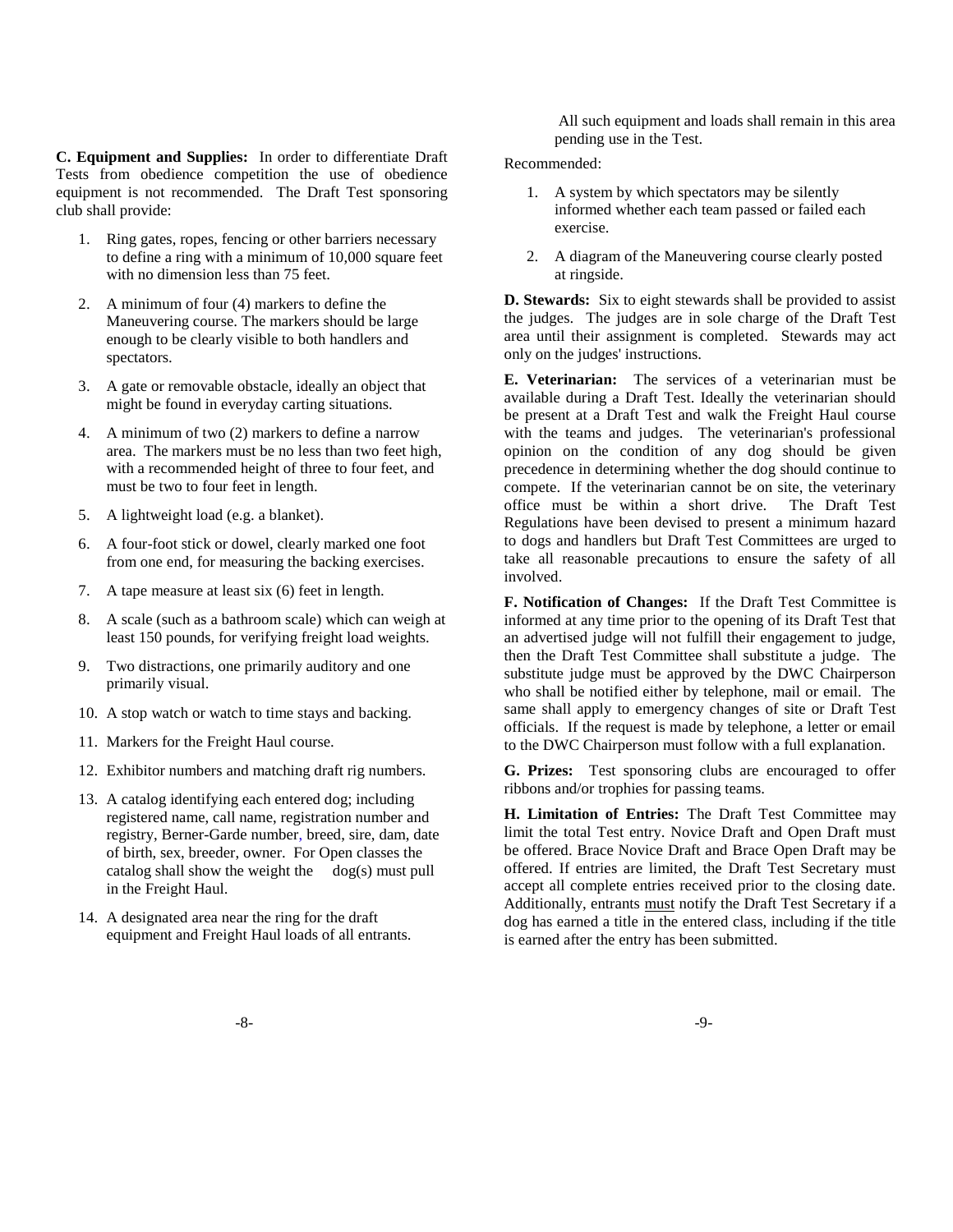Entry priority shall be:

- 1. BMD"s have preference over all other dogs.
- 2. Untitled teams have preference over titled teams, where 'title' means the title of the entered class. In the case of a brace, both dogs must be titled to be considered a titled team.

If entries exceed the Test limit, the above priority shall be used to create four groups which are applied to the Test Limit in order:

- 1. Untitled BMDs.
- 2. Titled BMDs.
- 3. Untitled other dogs, including brace teams with one BMD.
- 4. Titled other dogs, including brace teams with one BMD.

A random draw will be held for each group that exceeds the Test limit.

Entries exceeding the total Test limit shall be assigned to an alternate list in the order in which they were drawn. Alternates may compete if a slot becomes available because a team is absent or unable to compete. In the event that a dog earns its title after the draw and continues showing in that class (does not "Move-up" in the case of Novice), it shall be moved to the end of the appropriate titled group.

**I. Final Jurisdiction:** During the planning and conducting of a Draft Test all matters not related to the judging shall be resolved by the Draft Test Committee by direct reference to these Regulations. All situations not clearly resolved by these Regulations shall be resolved by reference to the AKC Dog Show Rules and Regulations and the AKC Obedience Regulations. All unusual situations and their resolutions must be reported in the Draft Test Final Report. Violations of the Draft Test Regulations shall be addressed under Discipline (*General Regulations, Chapter 1, Section 4*)

# **Section 4. Discipline**

Any hosting club or person(s) participating in a BMDCA Draft Test and not in accordance with the current BMDCA Draft Test Regulations may be disciplined for a stated period of time or indefinitely. Discipline may include, but is not limited to; reprimand, forfeiture of Draft Titles and/or withholding all Draft Test privileges.

The BMDCA Draft Work Committee shall promptly address all such alleged violations of the Draft Test Regulations and consider all evidence to determine the extent of discipline, if any. The decision of the DWC and the reasons for that decision will be sent to the BMDCA Board of Directors for their review. When the DWC and the Board have reached a mutual agreement, their joint decision will be sent to the club and/or individual(s) involved. The BMDCA Board of Directors shall have final authority in accordance with the BMDCA Constitution and By-Laws.

# **Section 5. Procedures for Alterations or Additions to the BMDCA Draft Test Regulations**

All alterations or additions to the BMDCA Draft Test Regulations shall occur through the following procedures.

- 1. The BMDCA DWC defines the project and the goals.
- 2. The DWC appoints DWC member(s) to direct the project, who may in turn select additional persons to be members of the Project Committee. The Project Committee reports to the DWC Chairperson.
- 3. The Project Committee drafts an outline of proposed alterations or additions, which may or may not be in regulation language.
- 4. Request for Comment (RFC) #1, containing the results of (3), is communicated to all BMDCA Draft Judges requesting feedback and comments with a four week response time.
- 5. The Project Committee incorporates the comments and suggestions from RFC #1 into the project outline and prepares the complete proposal in regulation language.
- 6. RFC #2, containing the results of (5), is communicated to all BMDCA Draft Judges requesting feedback and comments with a four-week response time.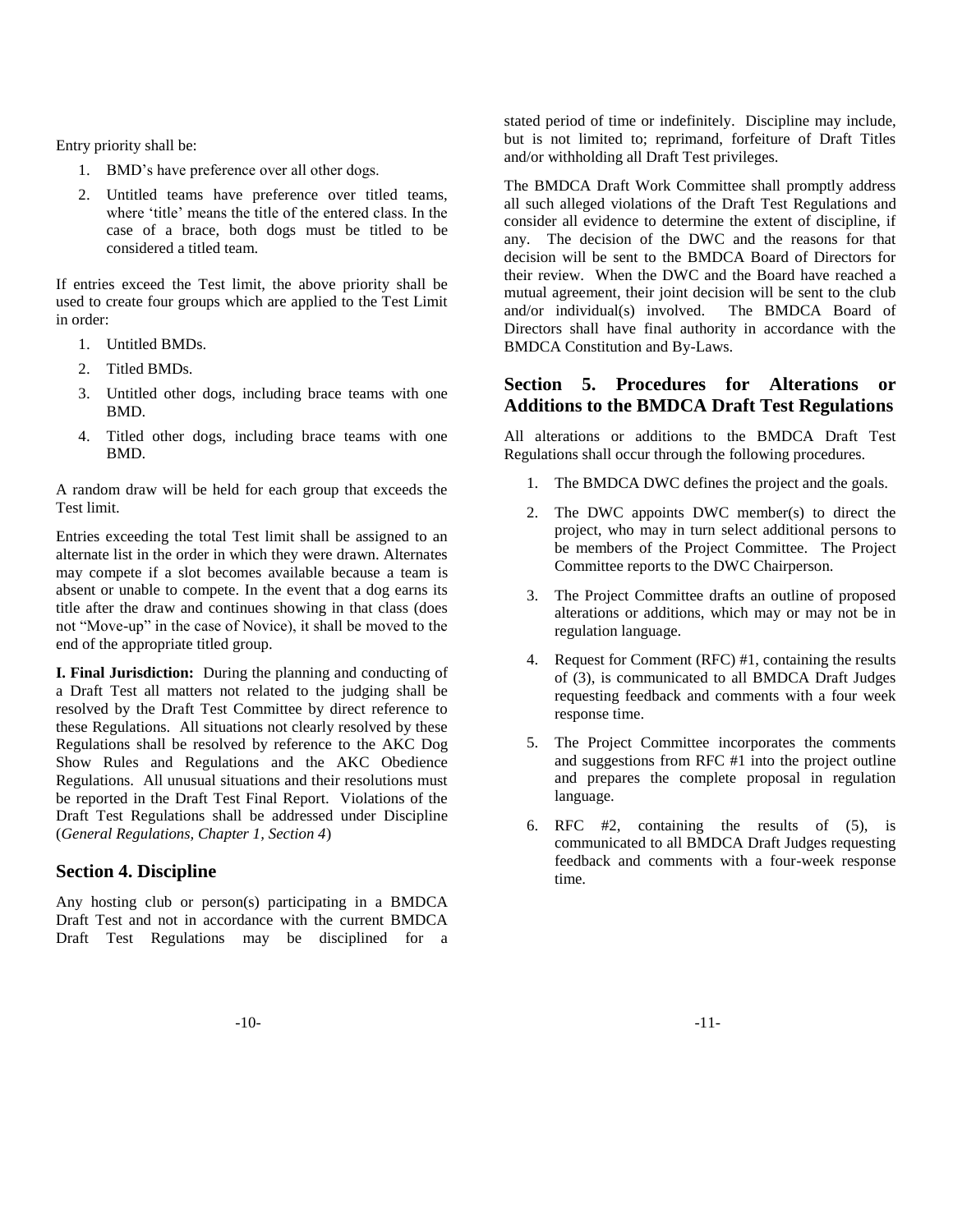- 7. The Project Committee incorporates comments and suggestions from RFC #2 and submits the entire proposal (RFC #3) to the BMDCA membership for review and comment, with a two-month response time. At the same time the proposal is submitted to the BMDCA Board of Directors for preliminary approval, pending any further changes. In the event of significant change to a proposal resulting from RFC #3 comments that proposal, and that proposal alone, shall be submitted to the BMDCA membership as RFC #4 with a two month response time.
- 8. The Project Committee prepares the final version based on RFC #3/RFC #4 and submits it to the DWC for review. The DWC submits their final version to BMDCA Board of Directors for approval and subsequent electronic and/or printed publication. The latter may be either a new edition of the BMDCA Draft Regulations or an insert. At the time of submission to the BMDCA Board, the DWC also submits its recommendation for a date when alterations/additions take effect.
- 9. The approved alterations or additions take effect on the date agreed upon by the DWC and the BMDCA Board and approved by the Board. Notification of this date shall be communicated to the BMDCA membership as soon as possible.

# **Chapter 2 Judges and Judging Guidelines**

### **Section 1. Judges**

### **A. Definition of Judges:**

**Apprentice:** An observer within the ring who is learning how to judge Draft Tests.

**Provisional:** An equal partner in the judging team who is gaining experience under the watchful and supportive eye of Mentor Judges**.**

**Approved:** A fully qualified Draft Judge.

**Mentor:** An Approved Judge who has both indicated a desire to take on additional educational responsibilities and demonstrated this desire through timely submissions of evaluations. A Mentor Judge must have completed three assignments, each with a different host club, as an Approved Judge.

**Emeritus:** An Approved Judge no longer actively judging.

**B. Test Requirements:** There shall be two judges, one of whom must be an Approved BMDCA Draft Judge. The other may be either an Approved BMDCA Draft Judge or a Provisional BMDCA Draft Judge. All judges must be thoroughly familiar with the current BMDCA Draft Test Regulations and AKC Obedience Regulations. The DWC shall maintain a list of all BMDCA Draft Judges on the BMDCA web site.

# **Section 2. Becoming a Judge and Continuing Education**

Judging applicants must fulfill specific pre-application requirements (*Section 2A*), submit an application (*Section 2B*) and complete Apprentice (*Section 2C*) and Provisional (*Section 2D*) judging assignments. All applications, evaluations and reports will be reviewed and evaluated for approval by the DWC Judges Committee comprised of two or more DWC members.

### **A. Pre-Application Requirements:**

1. All applicants must have trained and shown a dog to earn a BMDCA Draft Dog title and competed in a minimum of five (5) BMDCA Draft Tests.

2. All applicants must have conducted Draft workshops, seminars or classes for a cumulative total of ten or more different teams and performed one of the following:

- a) Draft Test Chair for a BMDCA Draft Test
- b) Draft Test Head Steward for a BMDCA Draft Test
- 3. All applicants must be BMDCA members.

**B. Applying to Judge:** A BMDCA Draft Judge Application must be obtained from the DWC Chairperson. The completed application shall be mailed to the DWC Chairperson and shall include three parts:

- 1. A written application containing:
	- a) Name.
	- b) Address.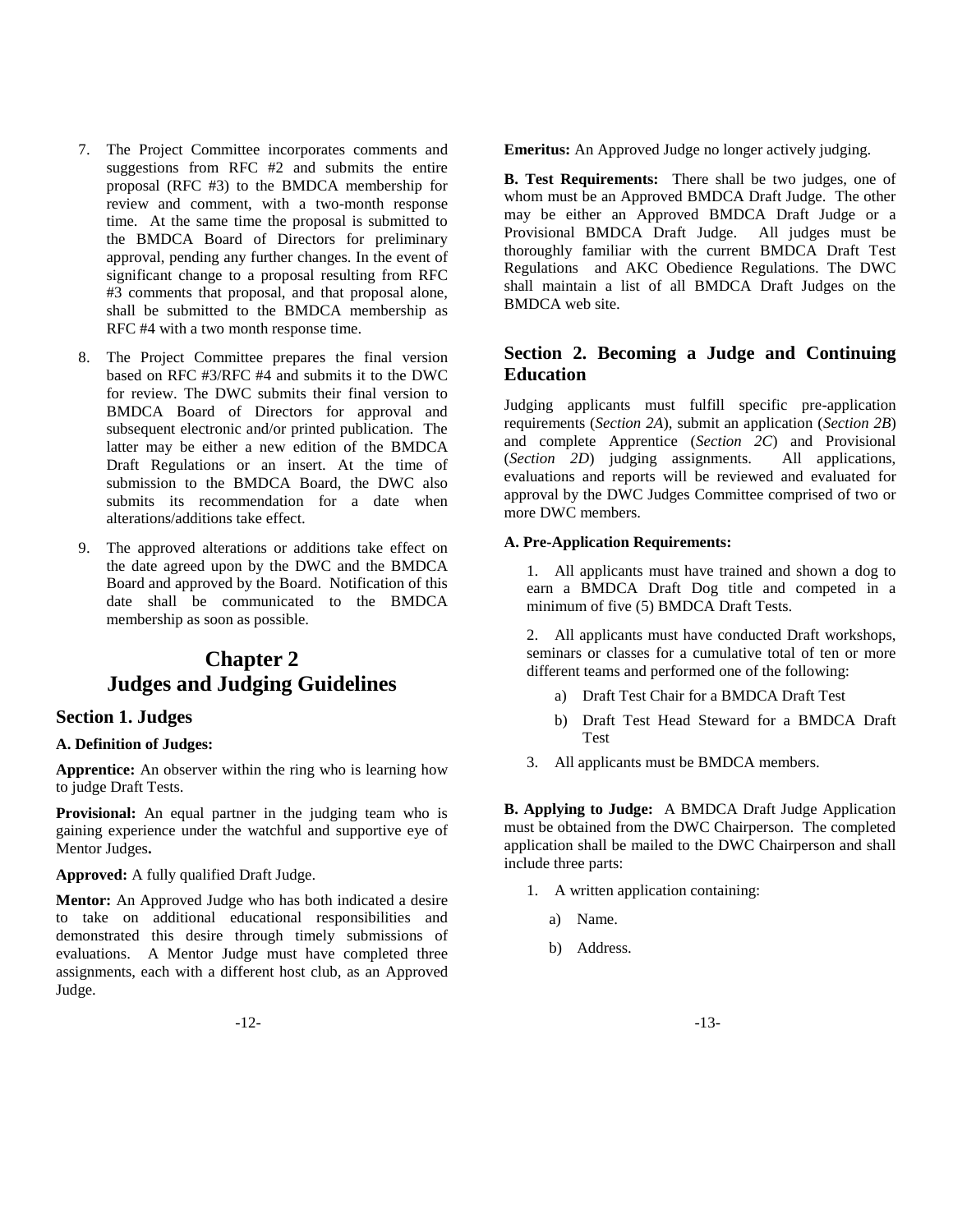- c) Telephone number.
- d) Email address, if any.
- e) A list of BMDCA Draft titles earned by the applicant, to include the date and the host club.
- f) A list of the BMDCA Draft Tests in which the applicant has competed, including the dates and host clubs.
- g) A summary of the applicant's draft experience, e.g. chair; secretary; steward; conducting workshops, seminars or classes; etc. to include dates, host clubs and other relevant information.
- h) A list of obedience titles earned by the applicant, to include the date and registry.
- i) A summary of obedience experience in addition to titles earned.
- j) A summary of other experience relevant to draft judging skills .
- 2. An open book test (*Section 2F*) on the BMDCA Draft Test Regulations and AKC Obedience Regulations. In order to progress to Apprentice status 85% or more of the answers must be correct. Applicants receiving less than 85% correct answers shall be asked to reapply in no less than one year. In both cases, incorrect answers shall be discussed one on one with a DWC member, as this is an educational process.
- 3. A separate sheet, requiring signature and date, with the following statement:

"I understand and will respect, uphold, and be subject to the requirements of the BMDCA Draft Test Regulations."

These signed documents shall be kept on file by the DWC for all Draft judges.

The DWC Chairperson shall send immediate acknowledgment of receipt of the application. Within four (4) weeks after receipt the DWC Chairperson shall notify the applicant, in writing, either of their approval as an Apprentice Judge or of the need for further preparation and reapplication.

**C. Apprentice Judges:** An Apprentice shall observe and discuss all aspects of judging a Draft Test with Mentor Judges and fill out a Judge's Worksheet for each team. Apprentices and Mentors shall complete the DWC-provided Selfevaluation Form and Evaluation Form respectively after each assignment. All expenses of the Apprentice are the responsibility of the Apprentice.

An Apprentice Judge must:

- 1. Complete a minimum of three (3) apprentice judging assignments, each with two Mentor Judges. Of these assignments, at least two shall have different host clubs. The Apprentice is responsible for arranging these assignments through the DWC.
- 2. Apprentice under at least four (4) different Mentors.
- 3. Design and submit two (2) maneuvering course layouts to the Mentors, at least two weeks prior to each Draft Test, for evaluation and discussion.
- 4. Judge no fewer than ten (10) teams at a Draft Match; judging multiple Draft Matches may be necessary to complete this requirement. The Apprentice and a Mentor shall score and discuss each team. The Apprentice shall submit a Self Evaluation Form plus both sets of Judging Worksheets. The Mentor shall submit the Apprentice Evaluation Form.
- 5. Receive positive evaluations. All evaluations shall be sent to the DWC within ten (10) days of the assignment. Evaluations shall be kept on file and applicants may request copies of their evaluations.
- 6. Within ten (10) days of the Apprentice assignment submit a Judge's Report (*Section 6G)* to the DWC.

Within four (4) weeks of completion of the Apprentice requirements, the DWC Chairperson shall notify the Apprentice, in writing, of approval as a Provisional Judge or of the need for further Apprentice experience.

**D. Provisional Judges:** A Provisional Judge shall have equal responsibility with a Mentor Judge in judging and shall actively participate in all aspects of judging, including Maneuvering Course layout, Freight Haul evaluation, Equipment Check(s), briefings, course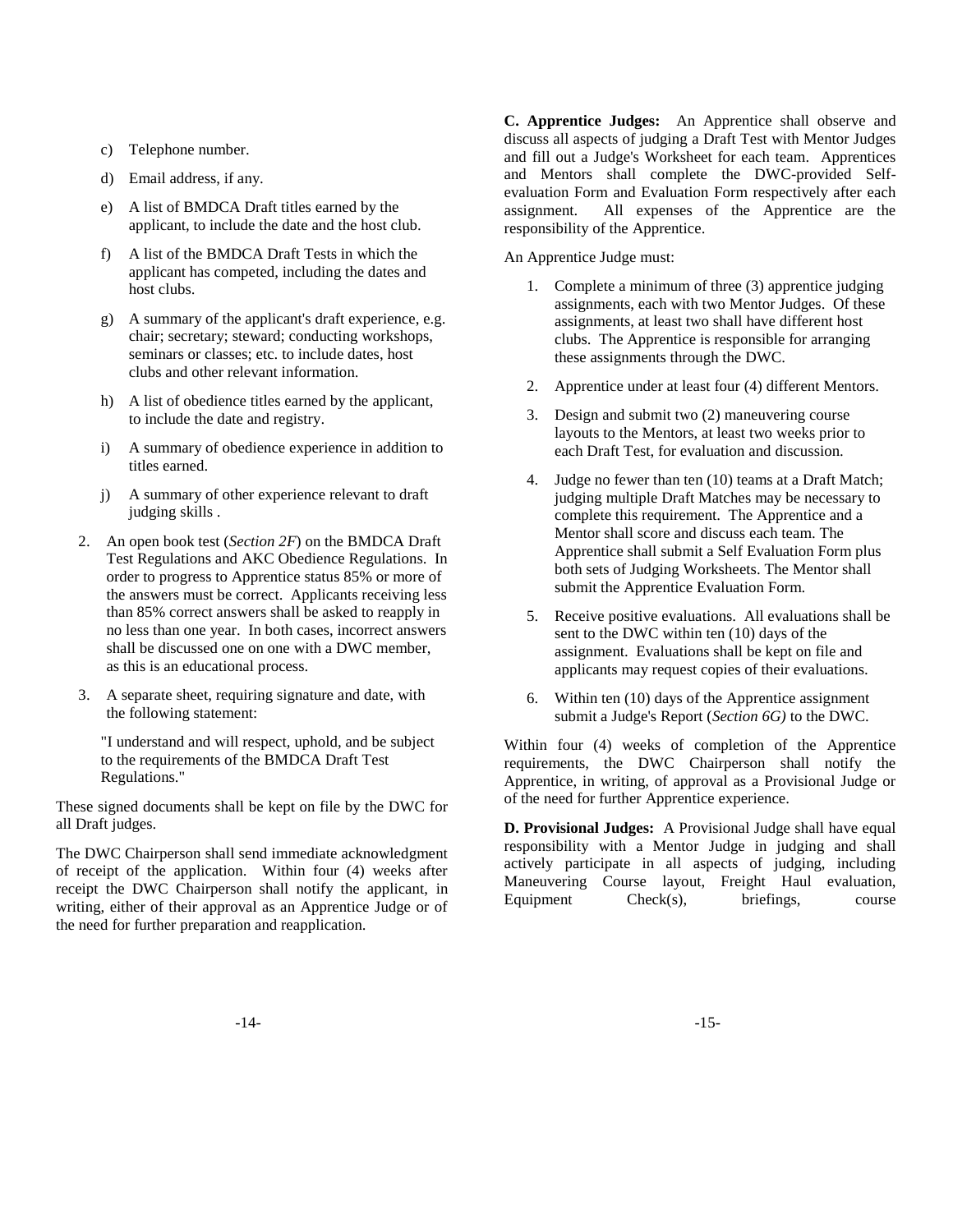walk-throughs, paperwork, and calling **command**s for a minimum of half the teams at the Test. Provisionals and Mentors shall complete the DWC-provided Self-evaluation Form and Evaluation Form respectively after each assignment.

A Provisional Judge must:

- 1. Complete a minimum of three (3) Provisional judging assignments with a Mentor Judge. Of these Provisional assignments, at least three shall have different host clubs.
- 2. For Provisional and Apprentice assignments combined, be mentored by at least six (6) different Mentors.
- 3. Design and submit two maneuvering course layouts to the Mentor at least two weeks prior to each Test, for use at the Test.
- 4. Receive a positive evaluation of their judging skills and abilities. All evaluation forms shall be sent to the DWC within ten (10) days of the assignment. Evaluations shall be kept on file and applicants may request copies of their evaluations.
- 5. Within ten (10) days of the Provisional assignment submit a Judge's Report (*Section 6G*) of the Provisional assignment to the DWC for evaluation and approval.

Within four (4) weeks of completion of the Provisional requirements, the DWC Chairperson shall notify the Provisional, in writing, of approval as a BMDCA Draft Judge or of the need for further Provisional experience.

**E. Approved Judges:** One year following approval, and every three years thereafter, the judge must complete an open book test (*Section 2F*) covering the BMDCA Draft Test Regulations and the AKC Obedience Regulations.

All judges approved prior to 2002 shall:

- 1. Retain their Approved BMDCA Draft Judge status.
- 2. Prior to their next assignment, sign and date the following statement:

"I understand and will respect, uphold, and be subject to the requirements of the BMDCA Draft Test Regulations."

3. Complete an open book test covering the BMDCA Draft Test Regulations and the AKC Obedience Regulations every three years, on a rotating basis to be scheduled by the DWC.

These signed documents shall be kept on file by the DWC for all Draft judges.

**F. Continuing Education - Open Book Test:** The open book test required by applicants and Approved BMDCA Draft Judges shall consist of objective multiple choice, yes/no, and short essay questions. Incorrectly answered questions shall be returned to a judge for further consideration and resubmission, after which incorrect answers shall be discussed one on one with a DWC member. The goal is education and promoting standardized judging.

# **Section 3. Judges Comportment**

All BMDCA Draft Judges in attendance at a BMDCA Draft Test, whether judging, exhibiting, working, or spectating, shall conduct themselves in a sportsmanlike manner as befits every official representative of the BMDCA.

# **Section 4. Standardized Judging**

Standardized judging is of great importance. Judges are not permitted to vary the exercises. In no case shall the judges add, delete, or change any requirements of the Draft Tests.

# **Section 5. Pre-Judging Responsibilities**

**A. Responsibilities:** Judges are responsible for establishing the Maneuvering course, approving the Freight Haul course, and conducting the Equipment Check.

**B. Explanation of Ring Procedure:** Immediately prior to the start of judging, the judges shall explain ring procedures, and walk the Maneuvering and Freight Haul courses with all stewards and interested handlers. Handlers are not required to attend, but the walk-through may or may not be repeated at the judges' discretion.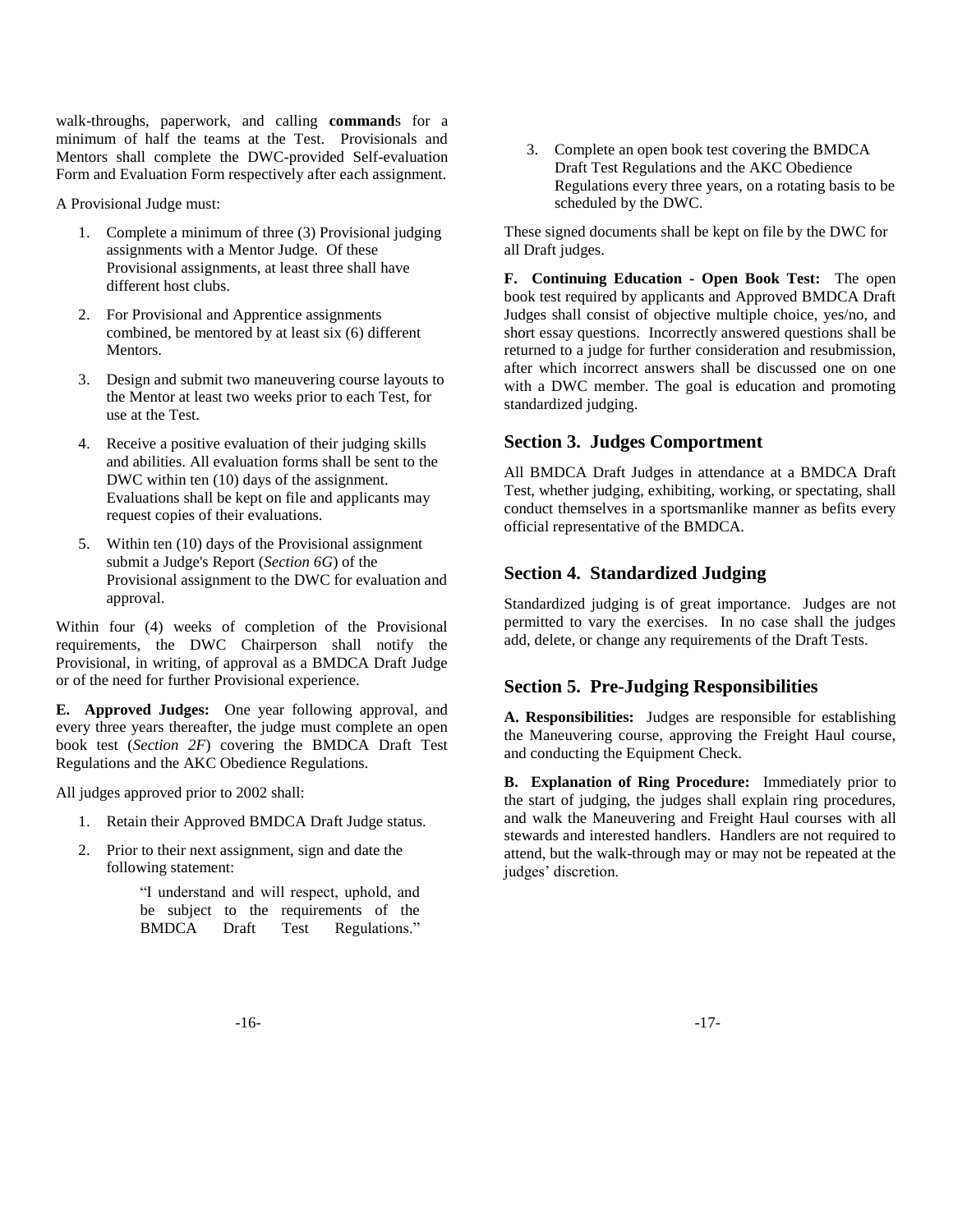### **Section 6. Judging Guidelines**

**A. Pass/Fail:** All judging is on a pass/fail basis.

**B. Decisions:** Two judges evaluate the teams. Judges shall reach a mutual decision regarding the passing or failing performance of each team. Judges' decisions are final in all cases.

**C. Excusing a Dog:** The judges must excuse any dog that attempts to attack any person in the ring. The judges must excuse a dog that attacks another dog or that appears dangerous to other dogs. The judges must excuse any dog that is lame or appearing to pull weight in excess of its ability, any team whose equipment is inadequate or faulty, any handler who willfully interferes with another team, or any handler who abuses their dog. A judge marking a dog "excused" must state the reason in the Judges' Report.

**D. Misbehavior:** Any display of fear or nervousness by the dog or any uncontrolled behavior of a dog such as snapping, barking or running away from its handler, whether it occurs before, during or between exercises, must be penalized according to the seriousness of the misbehavior and the judge may expel or excuse the dog from further competition in the class. A dog that fouls the ring or the Freight Haul course receives a failing mark.

**E. Group Exercises:** A maximum of six (6) teams may be judged together in the group exercises. Novice and Novice Brace teams may be combined. Open and Open Brace teams may be combined.

**F. Evaluations:** Dogs shall be judged for willingness, ability, enthusiasm, naturalness as a team, and smoothness of performance. Upon completion of all exercises, each handler shall receive a written evaluation from both judges of the team's performance in each exercise. Judges are encouraged to discuss evaluations with the exhibitors.

#### **G. Test Reports:**

- 1. The day of the test the judges must complete and sign the Draft Test Judges' Report which the Draft Test Secretary must return to the DWC Chairperson.
- 2. Each judge must submit a Draft Judge's Report to the DWC Chairperson and the Draft Test Chair within ten (10) days after each Test at which they officiate. Judge's Reports shall include:
- a) Name of host club.
- b) Date and location of Test.
- c) Number of entries with class breakdowns.
- d) Number of absentees.
- e) Number of passes for each class.
- f) Descriptions of the Maneuvering course and Freight Haul.
- g) Comments on the most common causes of failure, unusual incidents, and disciplinary incidents.
- h) The judge's views on organization, location, weather, etc.

**H. Problems:** All judging situations not clearly resolved by these Regulations shall be resolved by reference to the AKC Dog Show Rules and Regulations and the AKC Obedience Regulations.

# **Chapter 3 Eligibility, Conduct and Equipment**

# **Section 1. Entry Requirements**

**A. Definitions:** The term "dog" applies to dogs of both sexes as well as individual dogs and both dogs of a brace. The term "brace" means a handler and two dogs. The term "team" means a handler and one or two dogs.

### **B. Eligible Dogs:**

- 1. Draft Tests are open to all dogs, purebred or mixed heritage, registered or listed (such as Purebred Alternative Listing [PAL], Indefinite Listing Privilege [ILP], Canine Partners or any future equivalents) with the American Kennel Club or the Canadian Kennel Club, with the following restrictions:
	- a) National Specialty Tests are open only to BMDs.
	- b) All other Draft Tests, at the discretion of the host club, are open to:
		- i. BMDs only
		- ii. All purebred dogs
		- iii. All dogs, purebred and mixed heritage.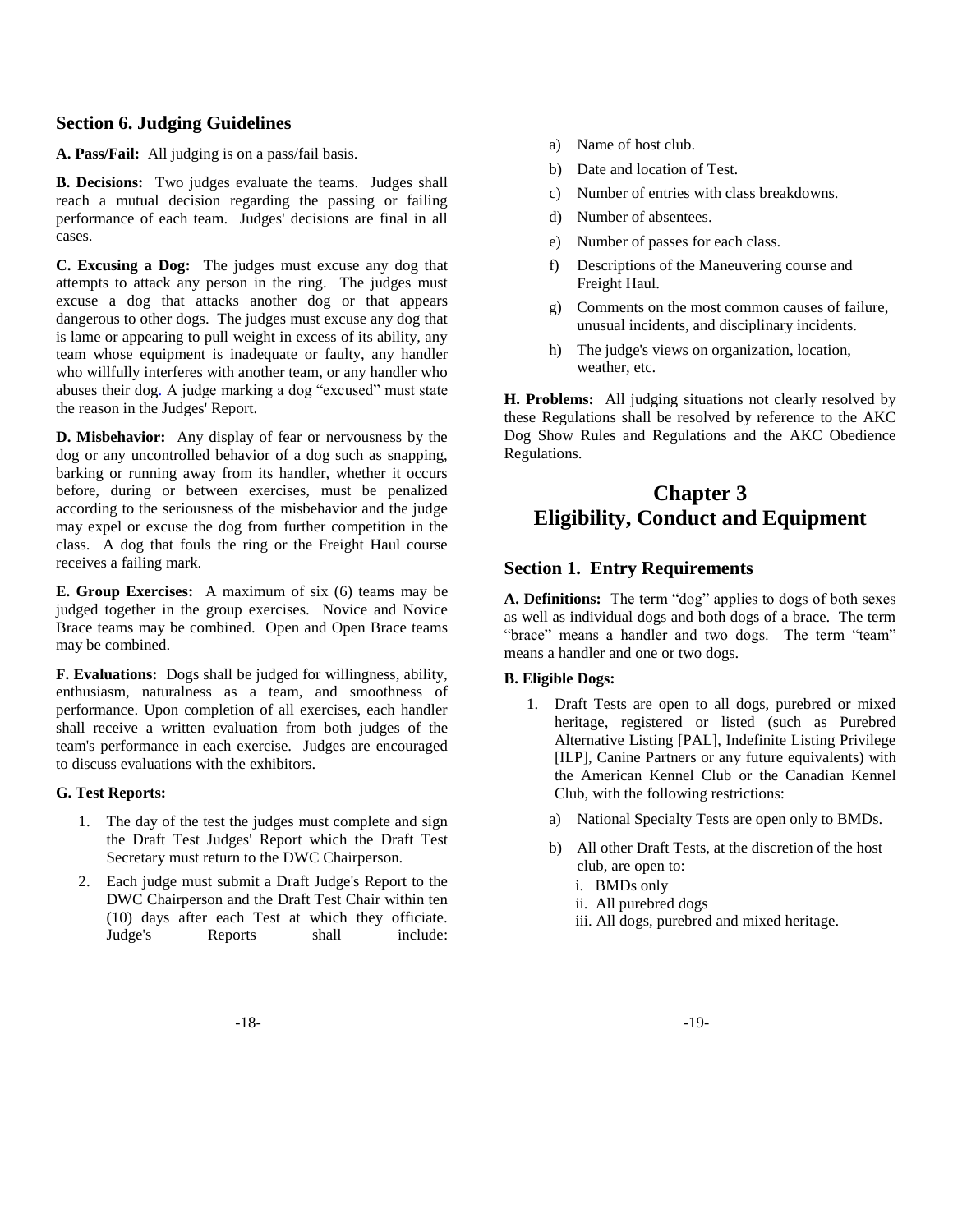- 2. **Age:** Dogs must be at least two (2) years old on the day of the Draft Test.
- 3. **Deaf Dogs:** Deaf and partially deaf dogs may enter BMDCA Draft Tests.

### **C. Dogs That May Not Compete:**

- 1. **Bitches in Season:** Bitches in season are not permitted to compete. Entry fees shall be refunded upon receipt of a veterinary certificate stating an entered bitch is in season at the time of the Draft Test.
- 2. **Dogs Owned by the Judges or Secretary:** No dog belonging wholly or in part to a Draft Test Judge, Draft Test Secretary or to any member of their immediate family may enter in any Draft Test at which such person officiates or is scheduled to officiate.

**D. Weight Certificates:** Each Open or Open Brace handler shall send a veterinarian's certificate(s) stating the dog's name and weight to the Test Secretary with the entry form(s). This certificate must be dated within 60 days prior to the Draft Test date.

**E. Braces:** The two dogs of a brace need not be owned by the same person or by the handler. A separate entry form shall be filled out for each dog of the brace and then submitted together.

**F. Medical Withdrawals:** A handler may withdraw a dog from a Draft Test for medical reasons. Entry fees shall be refunded upon receipt of a signed veterinary certificate stating the reason for the medical withdrawal.

**G. Acceptable Entries:** No entry may be accepted unless the Test Secretary receives such entry prior to the closing date and hour as published in the Premium List. Only complete entries may be accepted. A complete entry includes:

- 1. A completed entry form and Entry Agreement.
- 2. Entry fee.
- 3. Weight certificates for Open or Brace Open entries.
- 4. For Brace entries, separate entry forms for each dog, submitted together.
- 5. Any additional requirements as set forth in the Premium List.

# **Section 2. Handlers**

**A. On Time:** Teams must be present with their equipment for their scheduled Equipment Check or forfeit their entry. Judges are not responsible for waiting for any handler or dog.

**B. Multiple Commands:** Multiple **command**s, **signal**s and verbal praise may be used in all the exercises of the Draft Test, except as specified. Between exercises verbal praise is allowed but physical praise is discouraged and if excessive may cause failure.

**C. Food and Toys:** The carrying of food or toys during any Draft Test exercise shall result in a Failing Performance.

**D. One Handler:** Dogs shall be exhibited by the same handler for all exercises except if a handler has two or more entries, each entry must have a separate handler for the group exercises when judged in the same group.

**E. Control Outside of Ring:** All entered dogs must be on leash or crated when not competing.

**F. Training on the Grounds:** Training on the Draft Test grounds is not permitted. Dogs, entered or not entered, may be hitched to draft rigs to aid in unloading and transport of equipment from vehicles to the competition area, as this is a typical and practical application of draft work.

**G. Warm-up:** Entered teams are allowed a warm-up as permitted in AKC obedience competition - approximately 5 minutes, all on leash, not hitched to a draft rig - prior to the ring exercises. Prior to the group exercises dogs may be hitched to their draft rigs and warmed up on leash for an additional 5 minutes to verify and adjust the balance of the freight load.

**H. Risk:** The handler entering a dog in a Draft Test does so at his/her own risk and agrees to abide by the BMDCA Draft Test Regulations.

**I. Responsibility:** The handler is responsible for the dog's health, welfare, and safety. Handlers provide their own draft rigs, harnesses, Freight Haul loads, and means of securing loads. The condition of this equipment is the responsibility of the handler.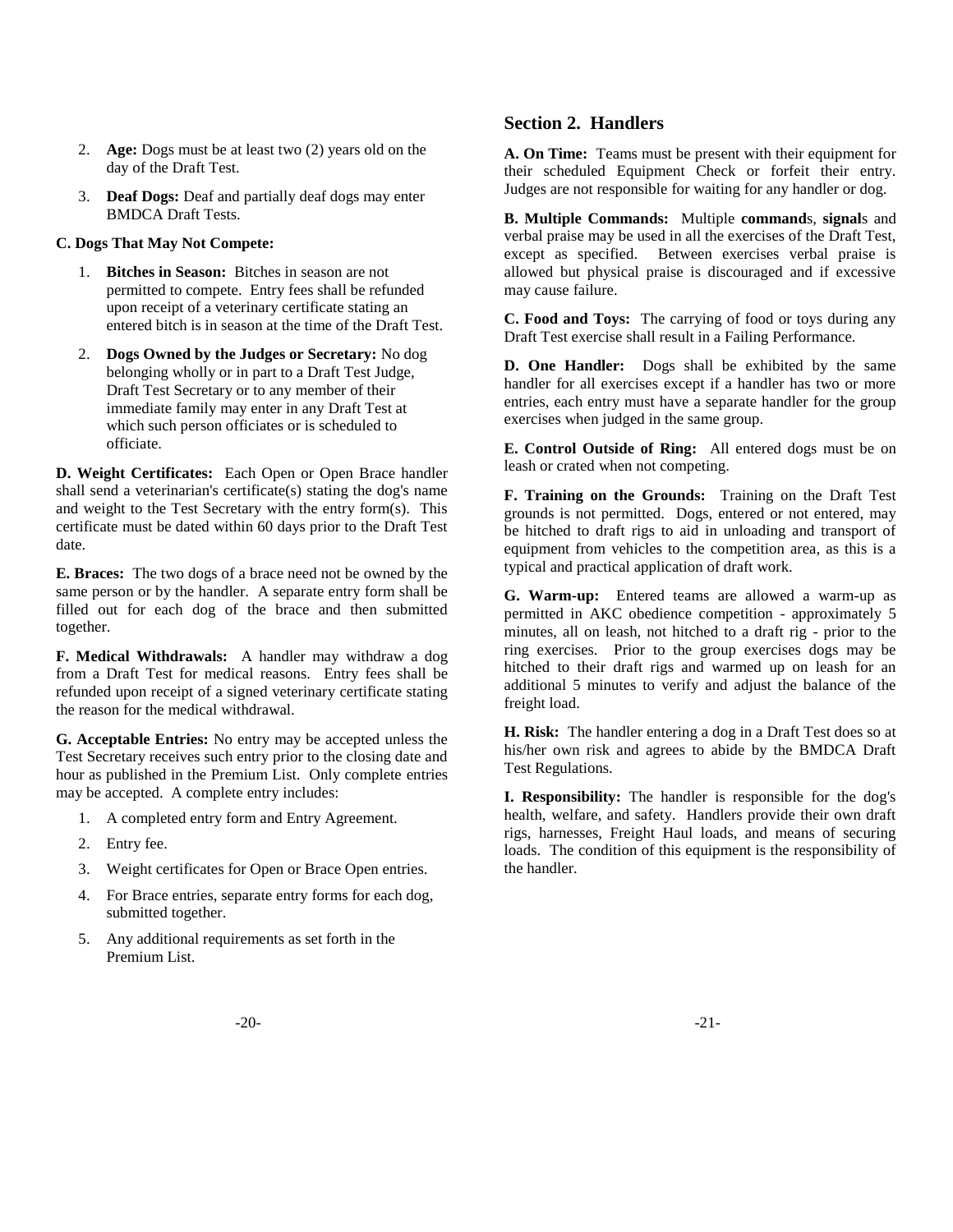### **Section 3. Equipment**

**A. Draft Rig:** The same draft rig must be used for all exercises. Lightweight decorations are allowed on or in the draft rig and are not considered part of the rig or load, therefore their loss or failure is of no consequence.

Since BMDs live in a variety of climates and perform draft work in a variety of situations, any of the following draft rigs may be used: cart, wagon, sled, toboggan or travois. Each of these must be equipped such that the draft rig cannot run up on the dog when hauling downhill. The only acceptable brace hitch is one dog beside the other, coupled or uncoupled.

#### **B. Collars, Leashes and Couplers:**

- 1. **Collars:** Dogs must wear a properly fitted buckle, slip or limited slip (martingale) style of collar. No special training collars such as electronic collars or prong collars are permitted. ID, rabies and license tags are allowed.
- 2. **Leashes:** Leashes must be of fabric or leather and need be only of sufficient length to provide adequate slack.

All dogs must be kept on leash except when in the ring, and must be brought into and taken out of the ring on leash, except that Open teams leave and return to the ring off leash for the Freight Haul. Dogs must be kept on leash when entering the ring for the Group exercises and to receive awards.

3. **Couplers:** In Brace classes the dogs may be unattached or coupled, and whichever method is used shall be continued throughout all exercises. The coupler shall be  $6 - 12$  inches in length.

#### **C. Freight Haul Load and Weights:**

**Novice Draft:** Each dog must pull twenty (20) pounds.

**Brace Novice Draft:** Each brace must pull forty (40) pounds.

**Open Draft:** Each dog must pull its own weight rounded down to the nearest multiple of ten, or sixty (60) pounds, whichever is greater. See table.

**Brace Open Draft:** Each brace must pull the sum of the weights that the individual dogs must pull in Open Draft.

| Dog Weight  | Freight Load      |
|-------------|-------------------|
| $-69$ lbs.  | 60 lbs. (minimum) |
| $70 - 79$   | 70                |
| $80 - 89$   | 80                |
| $90 - 99$   | 90                |
| $100 - 109$ | 100               |
| $110 - 119$ | 110               |
| 120 - 129   | 120               |
| $130 - 139$ | 130               |
| 140 - 149   | 140               |
| $150 - 159$ | 150               |
| $160 - 169$ | 160               |
| 170 - 179   | 170               |

The Practical Draft Work exercises may not be performed with the Freight Haul load. No person or animal may serve as a freight load.

# **Chapter 4 Competition Site and Spectators**

### **Section 1. Site**

**A. Ring:** The ring for all exercises except the Freight Haul shall be a minimum of 10,000 square feet with no dimension less than 75 feet. The ring area should be flat and shall be defined by ring gates, ropes, fencing or other barriers. The ring entrance shall be a minimum of six (6) feet wide or twelve (12) inches wider than the widest measurement recorded during the Equipment Check, whichever is the widest. Only members of the Draft Test Committee, judges and stewards shall have unlimited access to the ring. Handlers are permitted in the ring for the walk-through. Teams are permitted in the ring only when they are called for testing. Spectators are not allowed in the ring at any time.

**B. Maneuvering Course:** The Maneuvering course shall be clearly defined with markers and may include signage directing handlers through the course.

**C. Freight Haul Course:** The half mile Freight Haul course must be clearly marked and should ideally include both uphill and downhill slopes and changes of terrain.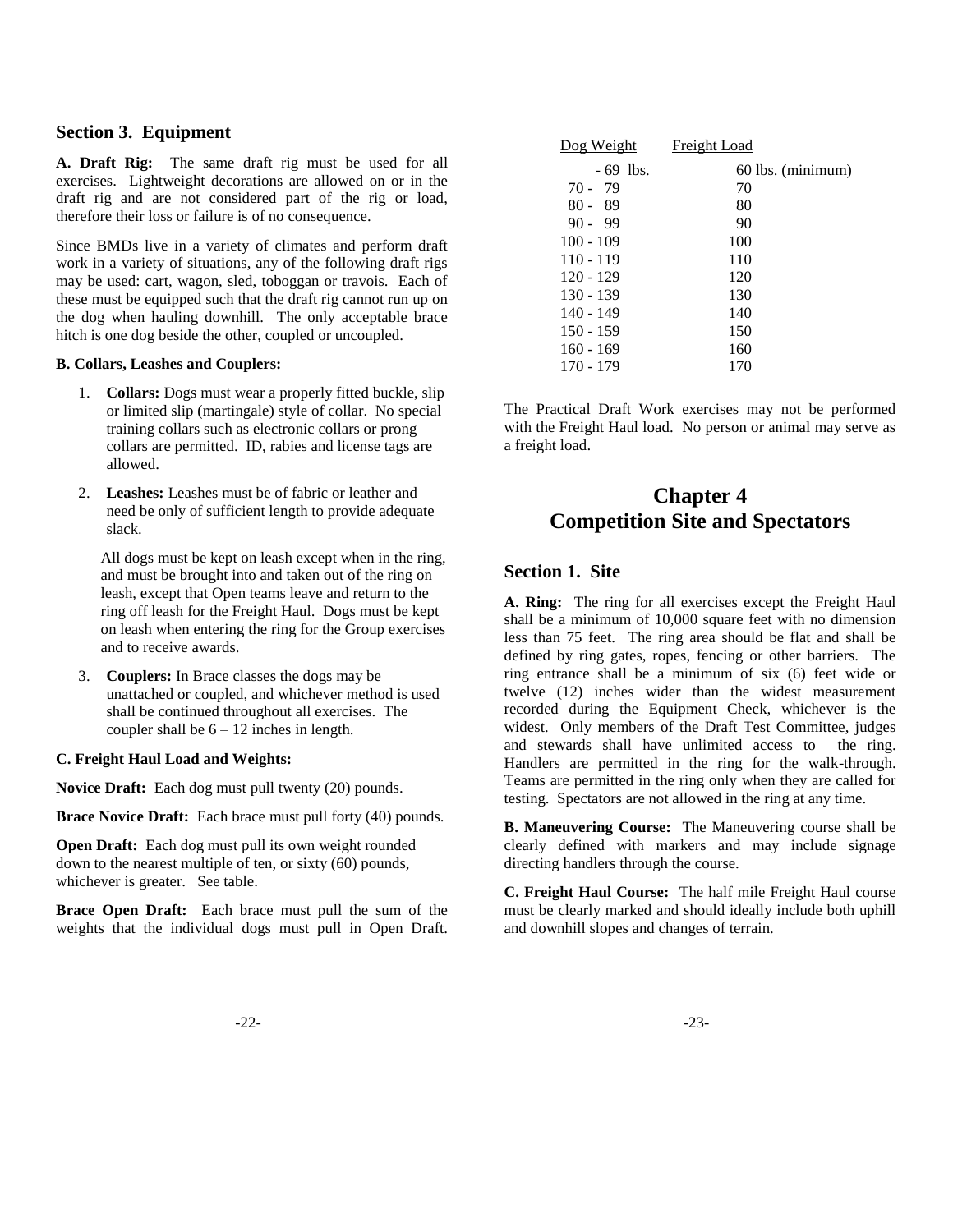### **Section 2. Spectators**

**A. Applause:** Because BMDs working under natural conditions may often be in places where there are a variety of everyday sounds, spectators are encouraged to applaud and cheer for the performing dog. Spectators and dogs not entered are not to interfere with the performance in any way. Judges' discretion is to be used to determine interference.

**B. Dogs Not Entered:** All dogs not entered in the Draft Test must be leashed or crated at all times.

# **Chapter 5 Procedures and Scheduling**

### **Section 1. Equipment Check**

Judges shall check all draft equipment, collars, leashes, couplers and weights (*General Regulations Chapter 3 Section 3, B and C*) to be used in the Draft Test. Measurements may be made by judges, committee members, or stewards. A judge must supervise all measurements. Dogs shall not be required at the Equipment Check. After the Equipment Check, no alterations or substitutions may be made to the equipment without the approval of a judge.

The following shall be recorded on the Draft Test Data Worksheet:

- 1. Class
- 2. Width of the widest part of the draft rig or the hitched dog(s)
- 3. Weight of dog(s) (Open classes only)
- 4. Weight and description of load. Opened or noncommercially labeled loads shall be weighed.

Multiple Equipment Checks may be held at the host club"s discretion, with the judges' pre-approval. Each team will be assigned to a specific Equipment Check based on the judging schedule. The Test Secretary shall notify each exhibitor of the time of their Equipment Check when verifying their entry after the closing date.

### **Section 2. Order of Group Exercises**

The Freight Haul shall immediately follow the Group Stay exercise and shall start and finish in the ring. Draft Test Committees should bear this in mind when laying out the ring location and Freight Haul course.

### **Section 3. Scheduling**

The Draft Test Committee should plan for the judging of three (3) to four (4) teams per hour. This figure includes time for the Group Stay and the Freight Haul.

### **Section 4. Move-ups**

Move-ups to a more advanced class are allowed after the close of entries under the following conditions:

- 1. A dog may be moved up from one individual class to another or from one brace class to another, but not between individual and brace classes.
- 2. The weight certificate(s) must be included with the Novice entry with notification to the Test Secretary that a move-up is possible.
- 3. The weight of the freight haul load must be printed in the catalog.
- 4. The Test Secretary must be notified of the move-up no later than 30 minutes prior to the first Equipment Check. The handler presents a Test catalog to the Test Secretary. The Test Secretary marks, signs and dates the move-up in the catalog and on the original entry form, and gives the catalog to the handler.

# **Chapter 6 Qualifying Performances and Titles**

# **Section 1. Qualifying Performances**

**A. Pass/Fail:** A dog must pass all the exercises in a class at one Draft Test to qualify and earn a Draft title.

**B. Other Criteria:** The primary quality to be emphasized in Draft Tests is ability to perform the assigned tasks. However, dogs are also to be judged for willingness and smoothness of performance. A dog that effectively completes the task within a reasonable time period and without physical assistance should be scored as passed if it has performed willingly. A dog that does everything correctly but appears to be in fear of severe correction from its handler shall be scored as failed. Teams shall be evaluated the entire time they are in the ring or on the Freight Haul.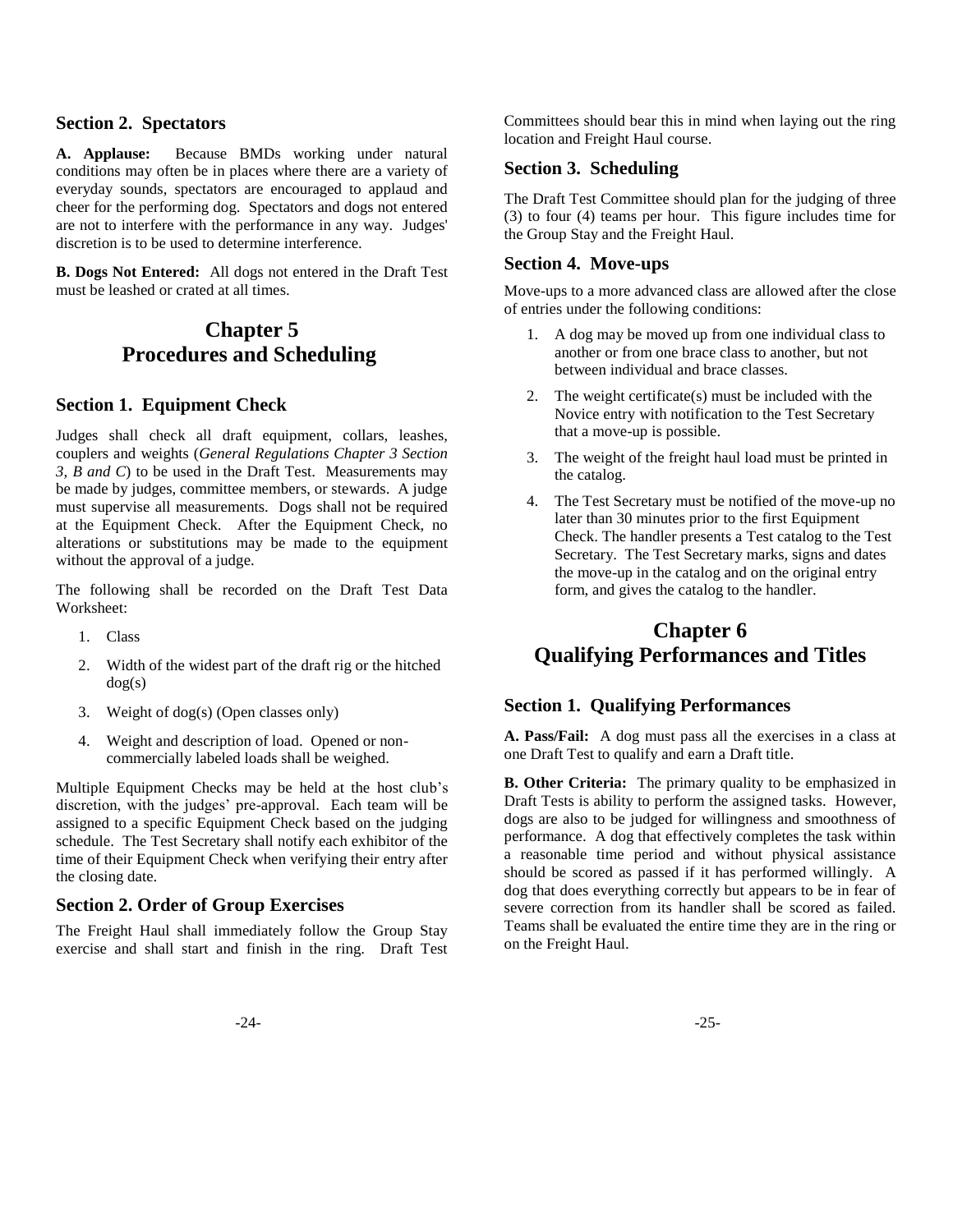# **Section 2. Titles**

**A.** The following titles are earned after passing the respective class:

- 1. **Novice Draft Dog (NDD)** in Novice Draft.
- 2. **Draft Dog (DD)** in Open Draft.
- 3. **Brace Novice Draft Dog (BNDD)** in Brace Novice Draft.
- 4. **Brace Draft Dog (BDD)** in Brace Open Draft.

**B.** The following titles are earned after passing the respective class five (5) times under at least seven (7) different judges:

- 1. **Advanced Novice Draft Dog (ANDD)** in Novice Draft.
- 2. **Master Draft Dog (MDD)** in Open Draft.
- 3. **Advanced Brace Novice Draft Dog (ABNDD)** in Brace Novice Draft.
- 4. **Master Brace Draft Dog (MBDD)** in Brace Open Draft.

**C. Certificates:** Each dog earning a title shall receive a title certificate from the BMDCA.

# **REGULATIONS FOR PERFORMANCE AND JUDGING**

# **Chapter 1 Key Words**

# **Section 1. Key Words Defined**

Key words will always appear in bold.

**A. Stay** - dog remains in the location and position (sit, stand, or down) indicated by the handler. Minor movements such as adjusting of feet or rolling to the opposite hip are acceptable. "Stay" is the concept being judged, NOT the **command**. Handlers may use any **command** they wish.

**B. Wait** - dog remains in the same location but may shift its feet or change position (such as sit, stand, down, hip roll, etc.). "Wait" is the concept being judged, NOT the **command**. Handlers may use any **command** they wish.

**C. Physically Guide** - contact of any part of the handler"s body with the dog or draft rig with the intent of exerting control.

**D. Slack/Loose Leash** - a slack or loose leash has a visible U or J shape between the dog and handler.

**E. Leash Guidance** - a leash "guides" the dog as the slack is reduced. A tight or taut leash is only the most extreme example of **leash guidance**. Judges shall use common sense in evaluating whether the dog would have responded if the leash had not been there.

**F. Command** - a verbal order which may begin or end with the dog's call name.

**G. Signal** - a single, continuous motion of one or more body parts which must start in and immediately return to a natural position.

**H. Command and/or Signal** - handler may give a **command**, a **signal**, or both a **command** and **signal** simultaneously.

**I. Slow** - a pace distinctly different and slower than the pace immediately preceding, and followed by a return to the preceding pace or a **halt**.

**J. Halt** - on the judge's **command** the handler must **command** the dog to stop. The dog should start to respond to the handler promptly and the dog and draft rig should stop within a short distance. "Halt" is the concept being judged, NOT the **command**. Handlers may use any **command**s they wish.

**K. Hover** - bending of the handler's upper body directly over the dog.

# **Chapter 2 Classes**

### **Section 1. Classes Defined**

**A**. There shall be two classes for individual dogs.

1. **Novice Draft:** The Novice Draft class shall be for all dogs regardless of prior titles. All exercises except the Recall, Harness and Hitch, and Group Stay are performed on leash. No **leash guidance**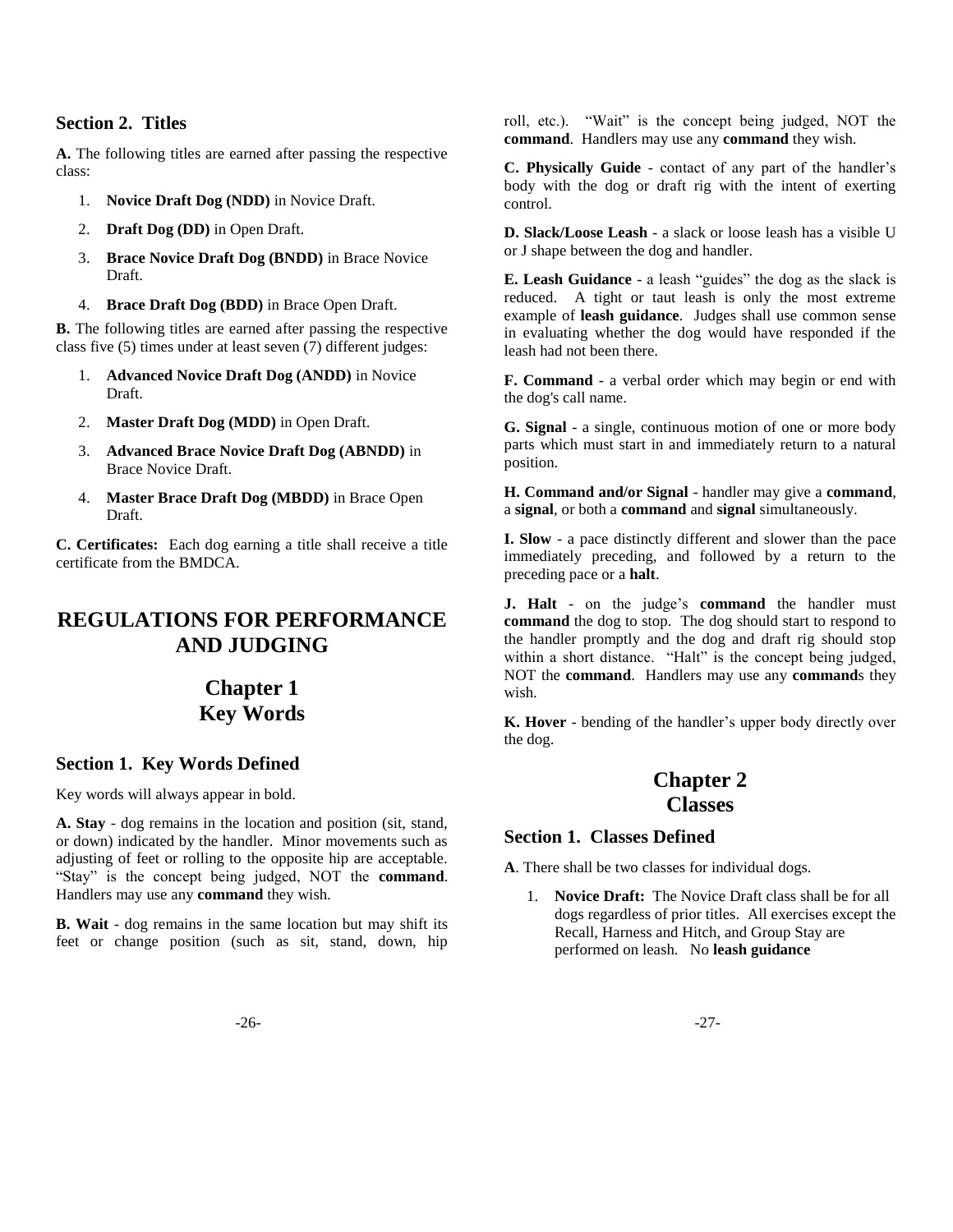is allowed. The leash must be visibly slack. **Leash guidance** or **physically guiding** the dog and/or draft rig, except as noted, will result in a failing performance.

2. **Open Draft:** The Open Draft class shall be for dogs that have earned the NDD title. All exercises are performed off leash. **Physically guiding** the dog and/or draft rig, except as noted, will result in a failing performance.

**B.** There shall be two brace classes.

- 1. **Brace Novice Draft:** Brace Novice Draft shall be for dogs that have individually earned the NDD title. All exercises are the same as those of Novice Draft except there will be no Basic Control.
- 2. **Brace Open Draft:** Brace Open Draft shall be for dogs that have individually earned the DD title and the BNDD title. All exercises are the same as those of Open Draft.

# **Chapter 3 Draft Test Exercises**

### **Section 1. Basic Control (Novice Draft Only)**

**Overview: Prior to hitching, the dog demonstrates willingness to work with and respond to the handler while in the vicinity of the draft equipment. The team is to demonstrate walking under control with changes of direction and speed, and a recall to the vicinity of the draft rig.**

**A. Walking under Control:** Prior to the start of this exercise the draft rig and harness will be brought into the ring and positioned by a steward.

The dog is expected to walk under control within arm's length of the handler at all times. The dog may work on either side, in front, or behind the handler but may not interfere with the handler's movement. The handler may not **physically guide** the dog but may encourage the dog to remain within arm's length.

Judge's **commands** to the handler are: "Are you ready?" , "Forward", "**Slow**", "Fast", "Normal", "Right turn", "Left turn", "About turn", "**Halt**", and "Exercise finished". Judges will determine the pattern and order of their **commands.**

Failing performance:

- 1. Dog does not walk under control within arm's length of handler at all times.
- 2. No change of pace.
- 3. Handler adapts to the pace of the dog.
- 4. Handler **physically guides** the dog.
- 5. **Leash guidance**.
- 6. Dog interferes with handler's movement.

**B. Recall:** The recall is performed off leash (leash shall be given to a judge) and will be approximately 40 feet in length. The exercise may start with the dog in any position. The dog must execute the **wait** with a single **command and/or signal**.

The handler leaves the dog, proceeds to a position close to the draft rig, and faces the dog.

At the judge's direction, the handler calls the dog with a single **command and/or signal**. After the dog has begun to move, additional **signals**, **commands** and praise are allowed. The dog is expected to come directly to the handler and stop near enough for the handler to touch.

Judge's **command**s or **signal**s to the handler are: "Are you ready?", "Leave your dog", "Call your dog", "Exercise finished".

Failing performance:

- 1. Handler gives more than one **wait command and/or signal**.
- 2. Dog does not **wait**.
- 3. Dog does not come on first **command and/or signal**.
- 4. Dog does not come directly to handler.
- 5. Dog remains out of reach.
- 6. Handler **physically guides** the dog.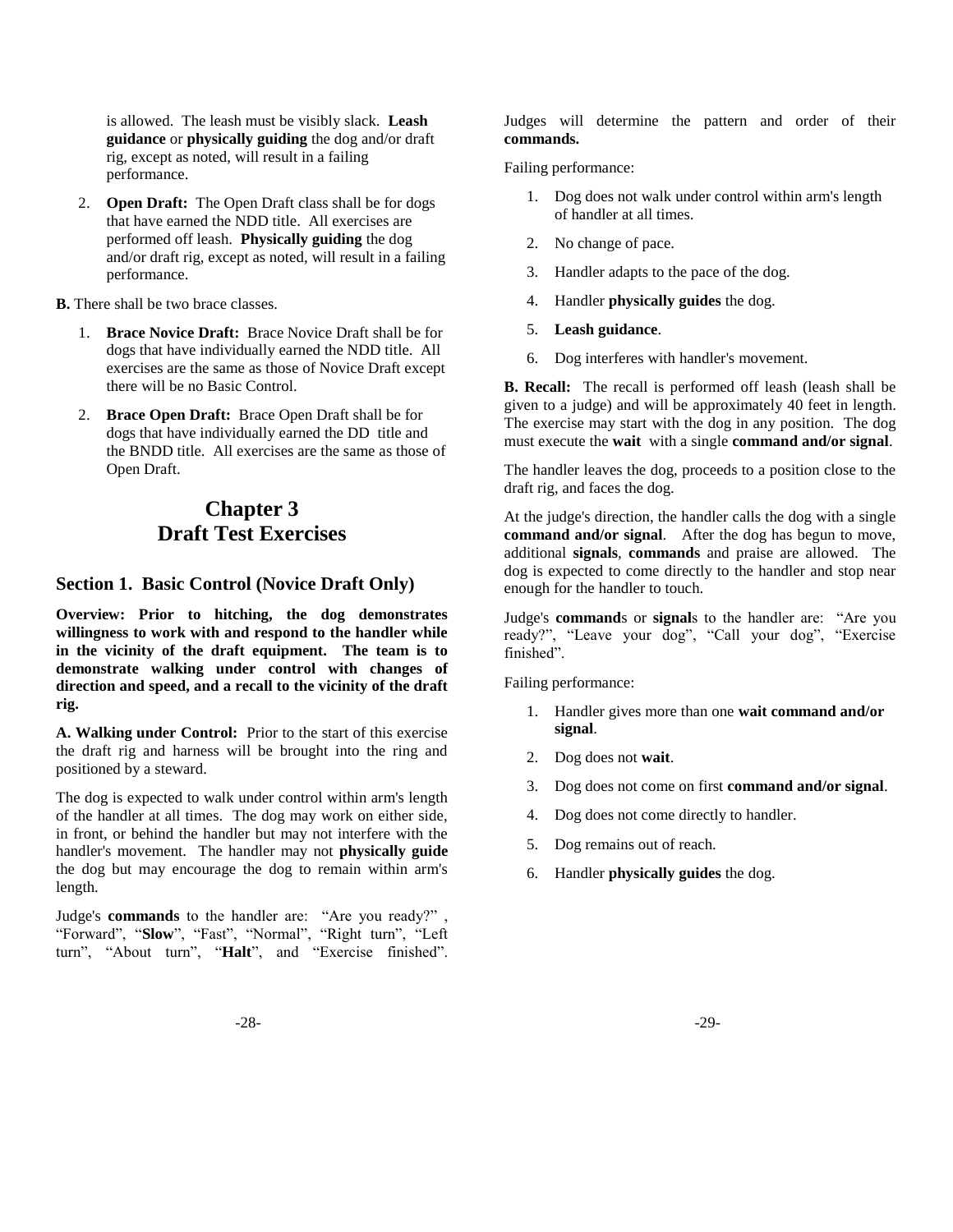### **Section 2. Harness and Hitch**

### **Overview: Dog demonstrates willingness to be harnessed and hitched to draft rig.**

*Novice: Dog remains off leash following the Recall and may receive gentle physical guidance to the vicinity of the draft rig. The judge places the leash in the draft rig.* 

*Brace Novice: Prior to the start of this exercise the draft rig and harness will be brought into the ring and positioned by a steward. The team proceeds to the harness and hitch location designated by the judges. The leash is removed.* 

*Open and Brace Open: The team proceeds to the harness and hitch location designated by the judges. The dog must wait while the handler leaves the ring and brings the draft rig and harness into the ring, and positions them close to the dog.* 

The handler harnesses and hitches the dog. The dog cooperates for the harnessing and hitching. All dogs may receive gentle **physical guidance.** When hitched, the handler indicates readiness to proceed (in the Novice classes by putting the leash back on the dog).

If the draft rig is a sled, toboggan or travois not designed for backing, the backing exercise (described below in *Practical Draft Work, Basic Command - Section 3A*) shall be performed prior to hitching, backing into position to be hitched.

Judge's **command**s to the handler are: "Are you ready?," "Harness your dog," ("Back your dog"), "Hitch your dog", "Exercise finished".

Failing performance:

- 1. Dog does not **wait** while draft rig is brought into ring (Open).
- 2. Dog is uncooperative.
- 3. Dog is incorrectly harnessed or hitched.
- 4. Rough handling of dog.

#### **Examples:**

#### **Harness and Hitch**

The position of the team relative to the draft rig for the Harness and Hitch is a set-up point, not a position to be judged. The exercise may not begin until the team is close to the draft rig. The judge may ask the team to narrow the gap without penalty to the team.

The leash must be off during the Novice Harness and Hitch. The exercise may not begin until the leash is removed. The judge may remind the handler to remove the leash without penalty to the team.

### **Section 3. Practical Draft Work**

### **Overview: The team demonstrates working ability. The team encounters situations and distractions such as might be met under everyday conditions.**

The handler may work beside, behind, or in front of the dog, or any combination of these. The key factor to be judged is the exhibition of teamwork as well as completion of the exercises and willingness, ability, enthusiasm, and smoothness of performance.

Judges may require the Practical Draft Work exercises to be performed in any order. The different components of each exercise do not need to be performed consecutively. At the beginning of these exercises the judge will ask "Are you ready?" and at the conclusion the judge will state "Exercise finished".

Except as specified, the Practical Draft Work exercises are performed with an empty draft rig.

#### **A. Basic Command:** The Basic **Command**s are:

1) "Normal" 2) "**Slow**" 3) "**Halt**" 4) "Back"

Normal pace and **halts** will occur multiple times throughout the Draft Test. The **slow** and back shall each be required only once, but may be used elsewhere in the Draft Test at the handler's discretion. The Basic **Command**s may occur in any order and in any order relative to the other Practical Draft Work **command**s.

**Slow**: The slow pace shall last for a minimum of ten feet.

Back: Novice dogs must back the draft rig a distance of at least one foot. Open dogs must back the draft rig a distance of at least four feet. The judge will ask the handler if they are ready for the backing exercise and then place the measuring stick. The backing exercise begins when the judge gives the **command** "Back your dog." The measuring stick shall not be moved during the exercise. The direction of backing should be approximately straight. One minute shall be allowed for the backing exercise.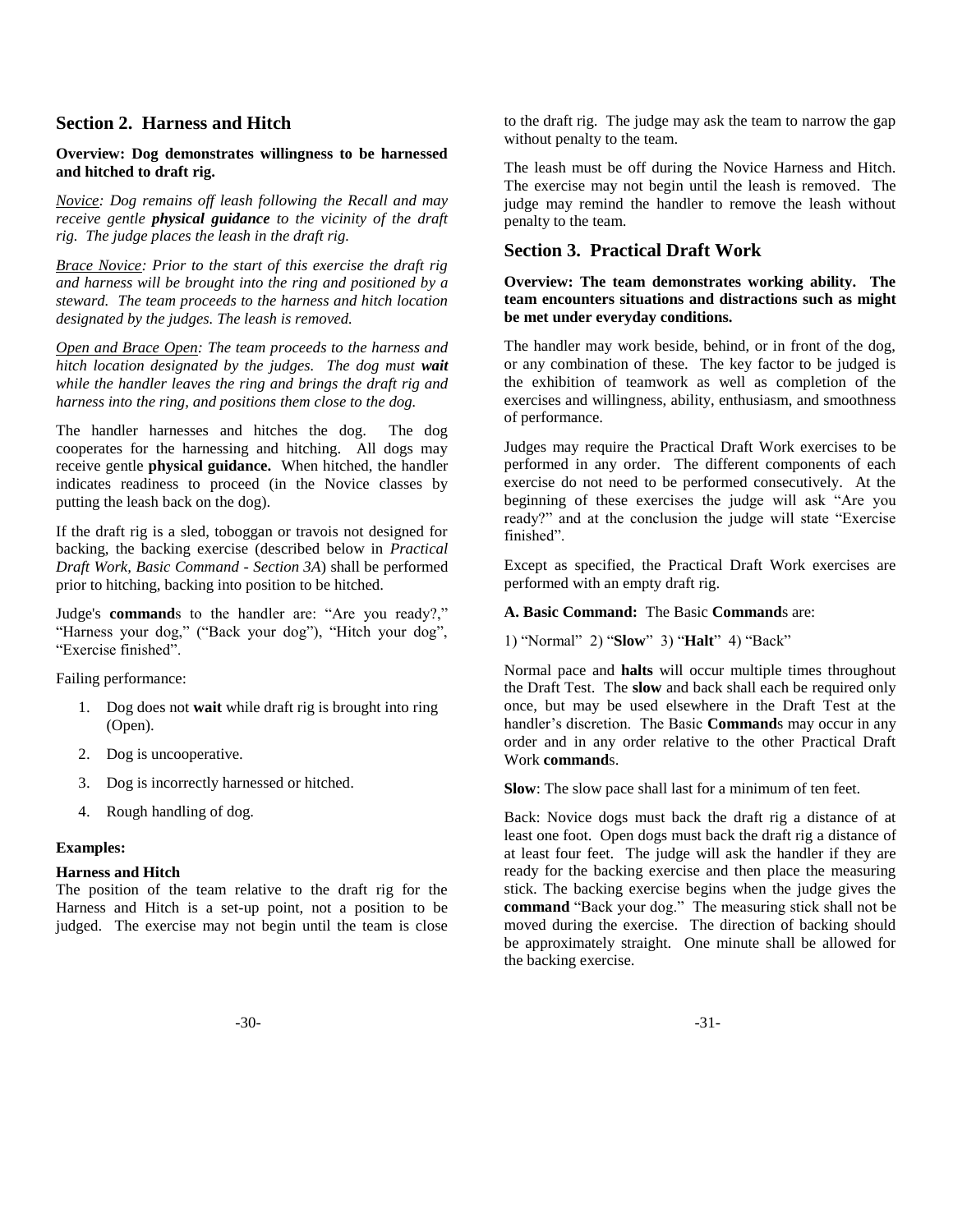If the draft rig has a locking mechanism to assist in backing, the handler must notify the judges and time will be allowed for locking and unlocking the rig. If the draft rig is a sled, toboggan or travois not designed for backing, the backing exercise shall be performed prior to hitching by backing into position to be hitched.

Judge's **command**s, in any order, to the handler are: "Forward", "**Slow**", "Normal", "**Halt**", "Are you ready?", "Back your dog", "Exercise finished".

Failing performance:

- 1. No **slow**.
- 2. No **halt**.
- 3. Dog does not back up the required distance.
- 4. Dog substantially changes direction while backing.
- 5. Dog upsets draft rig.
- 6. Handler **physically guides** the dog and/or draft rig.
- 7. **Leash guidance**.

#### **Examples:**

#### **Backing**

Once the judge says "Back your dog", the exercise to back the required distance has begun. Should the dog move forward, it then has that distance plus the required distance to back. The backing exercise is not to be judged by dog movement (e.g. standing, sitting or any combination), but on the distance and direction of the draft rig's movement.

#### **Hovering during Backing**

Excessive **hovering** to force the dog backwards may be failed based on *General Regulations, Chapter 6, Section 1B, Other Criteria*, " ... scored as passed if it has performed willingly," and "a dog that . . . appears to be in fear of severe correction from its handler shall be scored as failed." A dog that must be intimidated into performing an exercise has not done so willingly.

#### **Slow**

If the handler is ahead of the dog, slows down and then finishes the exercise behind the dog, chances are good that only the handler has demonstrated a change of pace. The dog"s change of pace is what is being judged.

#### **Slow, Brace**

The team must change pace and stay on course. If one dog demonstrates change of pace while the other does not and the rig veers or turns to one side, the team must be failed for either no **slow** or lack of control.

#### **Halts, Body Blocking**

Given that handlers may work beside, behind or in front of the dog, a handler may step in front of a dog for a **halt** or other maneuvers. However, if the dog collides with the handler, attempts to go around the handler, or if the handler is forced to back up, the dog should be failed for lack of control or no **halt**.

**B. Control with Distractions:** While the team is working, two distractions, one primarily auditory and one primarily visual, shall occur approximately 10 feet from the working dog. When the distraction appears, the dog may stop what it is doing and/or watch but is not allowed to divert from the course it is following or to move the draft rig if the rig is at that moment stationary. The handler may speak to the dog with instructions concerning the distraction. If the dog has stopped to watch the distraction, the handler is to encourage the dog to proceed with the exercise. When the distraction has passed the handler is to instruct the dog to continue the exercise it may have stopped.

Distractions are to be arranged at the discretion of the Draft Test Committee and should be distractions that might occur in everyday situations. Judges must approve the distractions prior to the start of judging.

Possible appropriate distractions are:

| Auditory | ringing bell             |
|----------|--------------------------|
|          | car or bicycle horn      |
|          | crinkly food bag         |
|          | musical instrument       |
|          | radio                    |
|          | banging pans             |
|          | squeaky toys             |
| Visual   | camera flash             |
|          | another animal on leash  |
|          | ball or toy being thrown |
|          | person riding a bicycle  |
|          | person on horseback      |

Stewards perform distractions under direction of the judges.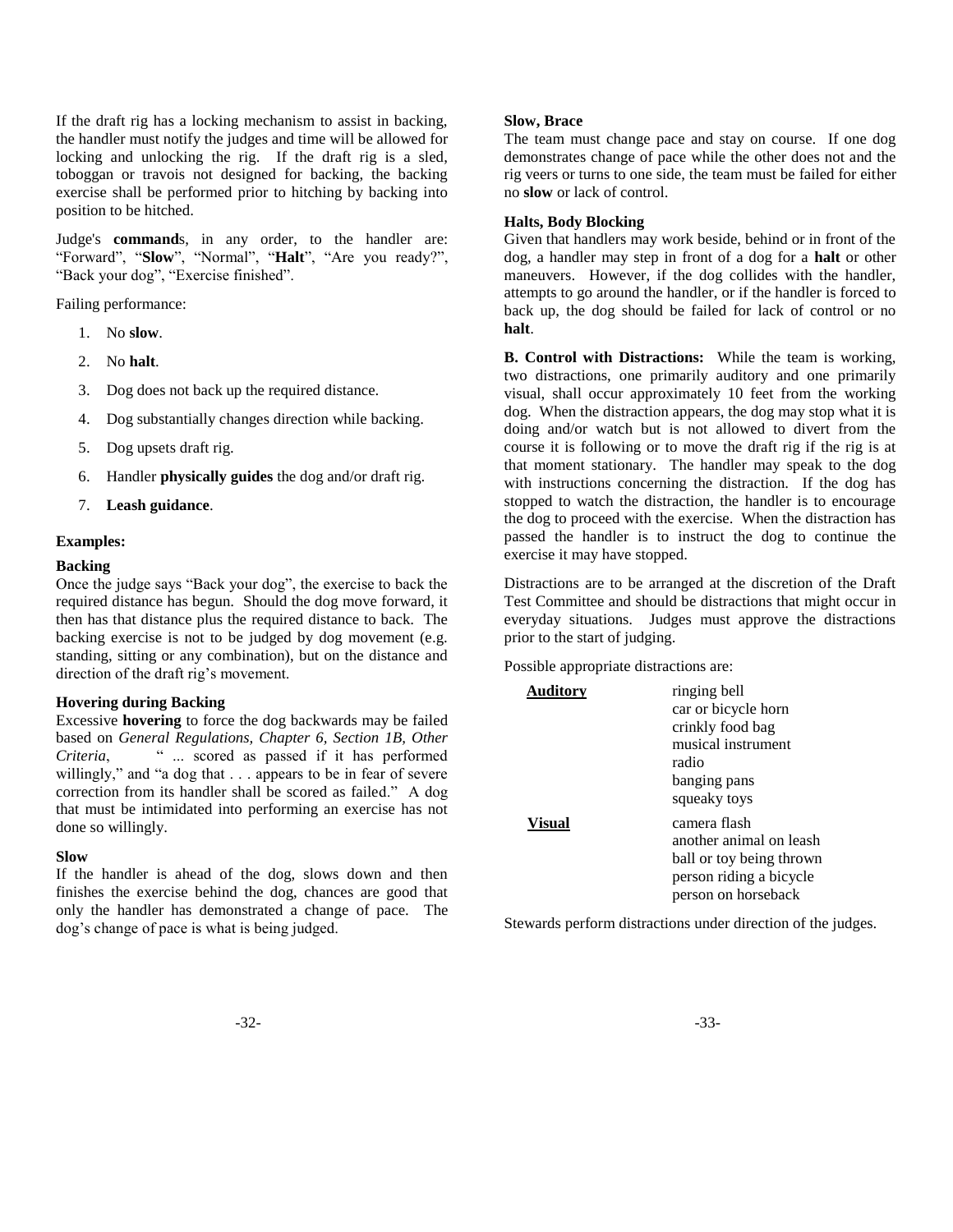Failing performance:

- 1. Dog changes direction in response to a distraction.
- 2. Dog moves a stationary draft rig in response to a distraction.
- 3. Dog chases distraction.
- 4. Dog is fearful of distraction.
- 5. Dog upsets draft rig.
- 6. Handler **physically guides** the dog and/or draft rig.
- 7. **Leash guidance**.
- 8. Dog barks out of control or shows aggression.
- 9. Dog refuses to resume the exercise it was performing after the distraction is gone.
- 10. Dog gives a failing performance in reaction to a naturally occurring distraction, even though the dog passes the official distractions.

**C. Loading and Unloading:** The team shall **halt**. The dog must **wait** in a stand, sit or down position. The individual dogs of a brace may be left in different positions. When the handler indicates readiness, a steward approaches, greets the handler, gives the handler a lightweight load (e.g. a blanket), and departs. The handler secures the load to the draft rig. The team then pulls the load to another part of the ring where they again **halt**. The dog must again **wait**, as above. When the handler indicates readiness, a steward approaches, greets the handler, greets and pats the dog, receives the load from the handler, and departs. If the load should shift the handler may stop to reposition and secure the load.

Judge's **command**s to the handler are: "**Halt**", "Load your draft rig", "Forward", "**Halt**", "Unload your draft rig".

Failing performance:

- 1. Dog does not **halt** on **command**.
- 2. Dog does not **wait**.
- 3. Dog refuses to pull loaded draft rig.
- 4. Load falls off of draft rig.
- 5. Dog does not **wait** when greeted and patted.
- 6.

Dog shows aggression or shyness when greeted and patted.

- 7. Dog upsets draft rig.
- 8. Handler **physically guides** the dog and/or draft rig.
- 9. **Leash guidance**.

**D. Maneuvering:** The team is required to perform:

- 1. Circular patterns to the right and left.
- 2. 90 degree turns to the right and left.
- 3. Movement through a narrow area that is 12 inches wider than the widest recorded dimension for this team without touching the objects defining the narrow area. The handler, dog and draft rig must all pass through the narrow area.
- 4. Removable obstacle the dog **waits** while the handler opens a gate or removes an obstacle such as a tree branch or child's toy. The team then proceeds through the gate or past the obstacle. The handler may be required to close the gate or replace the obstacle.

3. and 4. may not be combined.

Judges will direct handlers as necessary through the maneuvers. Judge's **command**s to the handler may include: "Right turn", "Left turn", "Right U turn", "Left U turn", "Circle right", "Circle left", "Weave", "**Halt**", "Remove the obstacle", "Forward".

Failing Performance:

- 1. All maneuvers not executed.
- 2. Any contact by the dog, handler or draft rig with the obstacle or the objects defining the narrow area or any other part of the course.
- 3. Dog does not **wait** while handler removes obstacle.
- 4. Dog upsets draft rig.
- 5. Handler **physically guides** the dog and/or draft rig.
- 6. **Leash guidance**.
- 7. Handler, dog, and draft rig do not pass through the narrow area.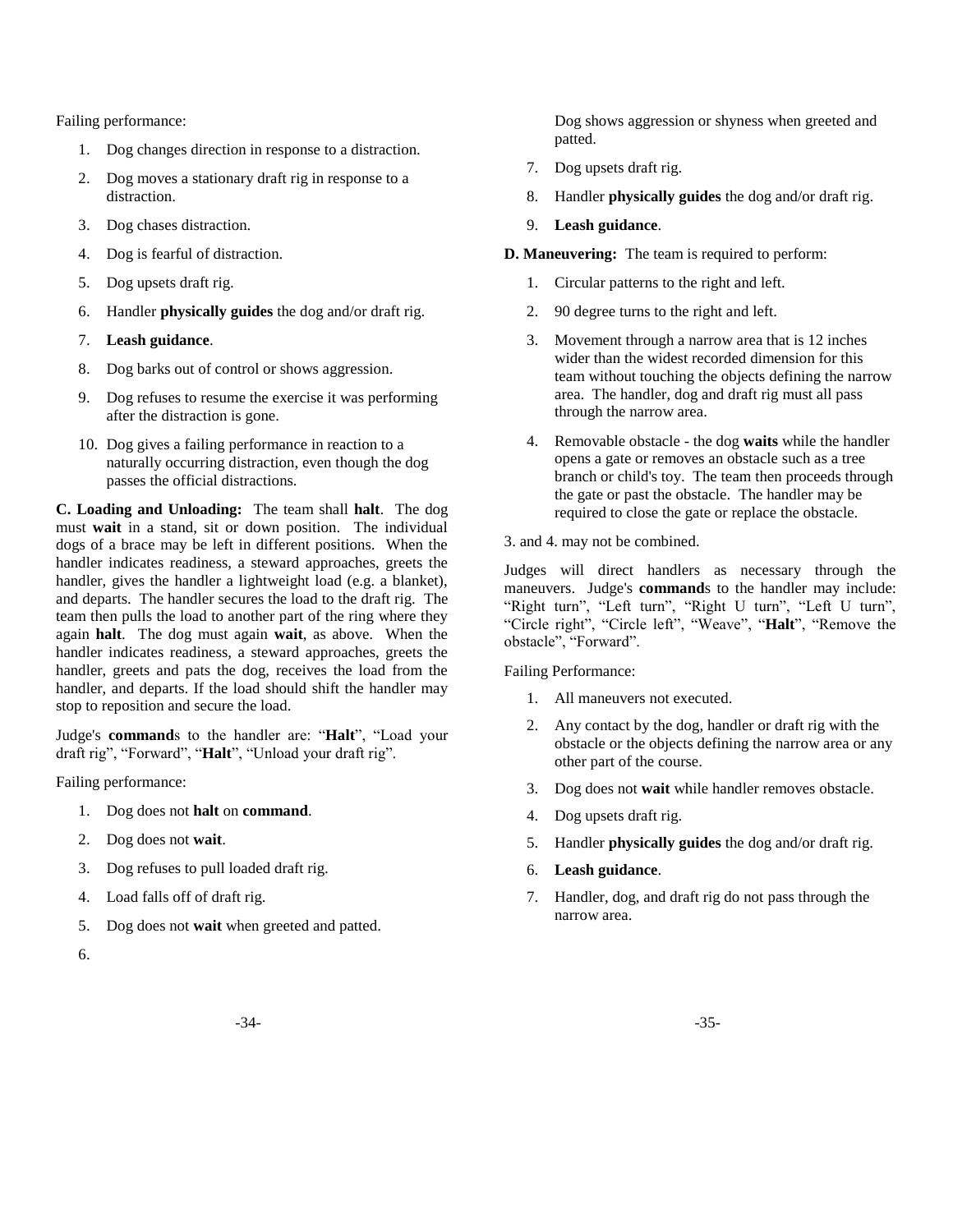### **Section 4. Group Stay**

**Overview: The dogs demonstrate their ability to remain on an off-leash stay while hitched to loaded draft rigs. This is a group exercise.** 

#### *Novice Draft and Brace Novice Draft: The handler stands across the ring from the dog.*

### *Open Draft and Brace Open Draft: The handler is out of sight.*

The handler is responsible for the proper loading of the draft rig. *(See General Regulations Chapter 3 Section 3C Freight Haul Load and Weights)* Stewards/volunteers may assist under the handler's direction. Judges must confirm the proper freight load from the Data Worksheet.

Dogs may be gently placed in a stand, sit or down. Draft rig shafts may be adjusted for the dog's comfort. Leashes are placed in the rig. The **stay command and/or signal** is given once and no other **commands** or **signals** may be given during this exercise. The **stay** is for three minutes. The handlers shall return to the dog's side.

Judge's **command**s to the handlers are: "Are you ready?", "Position your dogs for the **stay**", "Leave your dogs", "Return to your dogs", "Exercise finished.".

Failing performance:

- 1. Handler gives more than one **stay command**.
- 2. Dog changes position e.g. from a down to a sit or stand.
- 3. Dog moves out of place.
- 4. Dog barks or whines repeatedly.
- 5. Rough placement of dog.
- 6. Dog is incorrectly harnessed or hitched

### **Section 5. Distance Freight Haul**

### **Overview: The teams traverse an outdoor course with the dogs hauling loaded draft rigs. This is a group exercise.**

A half-mile course, beginning and ending in the ring, is traversed over the natural terrain of the area, ideally including uphill and downhill slopes and changes of

terrain. The judges must accompany the teams. The judges have the authority to stop the exercise if the load is too great for the dog under the working conditions. Only with the approval of a judge may the handler **physically guide** the dog and/or draft rig in unusual trail conditions. Control is an important part of this exercise. Handlers should be prepared to slow down, or stop and wait at the request of a judge or to remain part of a group. Any narrow areas on the Freight Haul course, such as between trees or through gates, must be as wide as or wider than the widest measurement recorded during the Equipment Check plus twelve inches. Test Committees should be aware of this when laying out Freight Haul courses and judges should watch for this when inspecting the Freight Haul course prior to judging.

#### Failing performance:

- 1. Handler loads draft rig in a manner that causes it to become significantly unbalanced when moving.
- 2. Freight load exceeds the dog's capacity to pull comfortably and safely.
- 3. Dog upsets draft rig.
- 4. Handler **physically guides** the dog and/or draft rig without judge approval.
- 5. Dog refuses to move the loaded draft rig.
- 6. Dog refuses to accompany handler.
- 7. Team does not complete the course.
- 8. **Leash guidance**.
- 9. Dog or draft rig collides with any object.
- 10. Dog is incorrectly harnessed or hitched.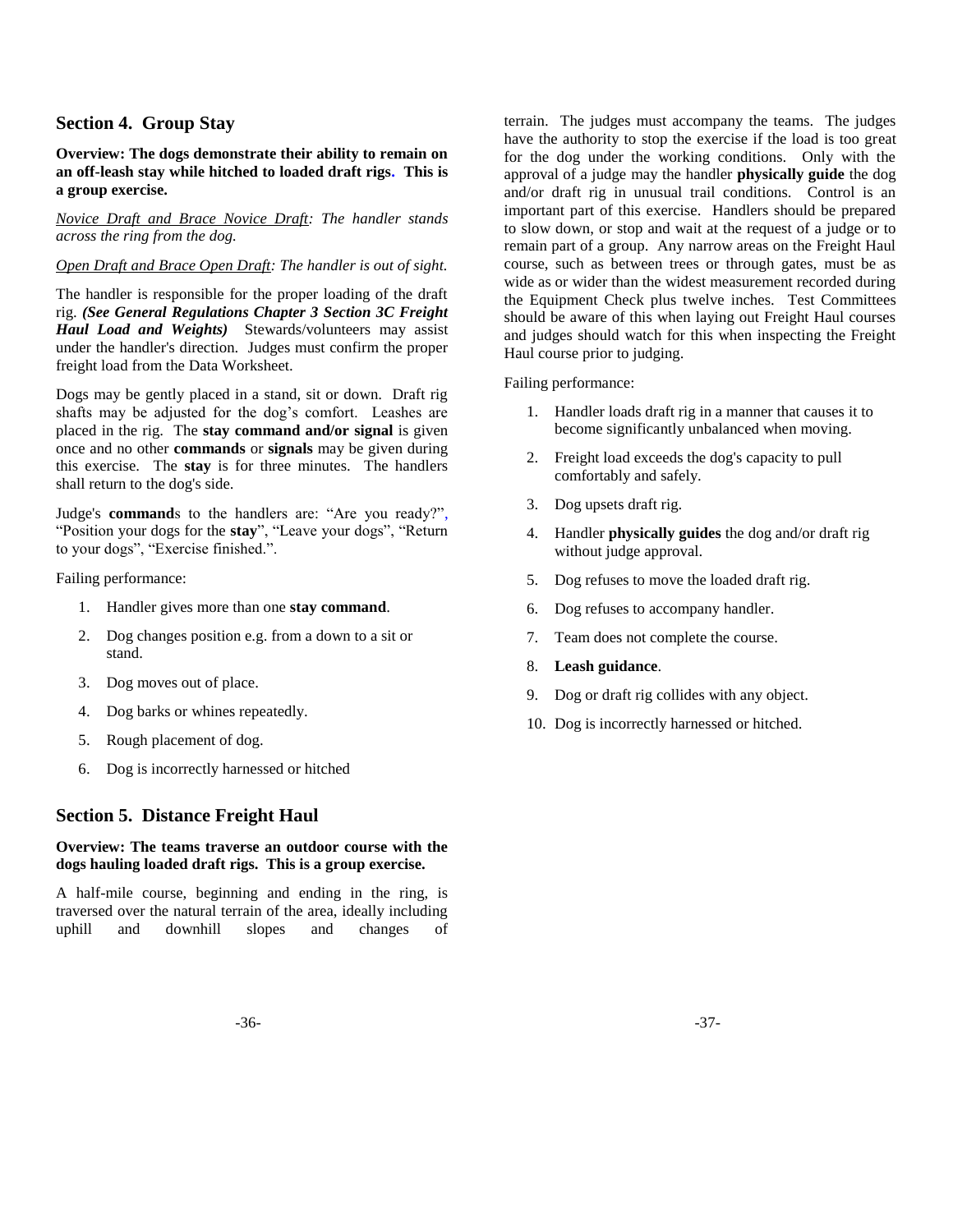| A                       |  |
|-------------------------|--|
|                         |  |
|                         |  |
|                         |  |
|                         |  |
|                         |  |
| В                       |  |
|                         |  |
|                         |  |
|                         |  |
|                         |  |
|                         |  |
|                         |  |
| C                       |  |
|                         |  |
|                         |  |
| Chairperson             |  |
|                         |  |
|                         |  |
|                         |  |
|                         |  |
|                         |  |
|                         |  |
|                         |  |
|                         |  |
|                         |  |
|                         |  |
| D                       |  |
|                         |  |
|                         |  |
|                         |  |
|                         |  |
|                         |  |
|                         |  |
| Draft Test              |  |
|                         |  |
|                         |  |
|                         |  |
|                         |  |
| <b>Draft Test Forms</b> |  |
|                         |  |
|                         |  |
|                         |  |
|                         |  |
|                         |  |
|                         |  |
| E                       |  |
|                         |  |
|                         |  |
| Entry                   |  |
|                         |  |
|                         |  |
|                         |  |
|                         |  |
|                         |  |
|                         |  |

| F                          |
|----------------------------|
|                            |
|                            |
|                            |
|                            |
|                            |
| Freight Haul               |
|                            |
|                            |
| G                          |
|                            |
|                            |
|                            |
| H                          |
|                            |
|                            |
|                            |
|                            |
|                            |
| T                          |
|                            |
| J.                         |
|                            |
|                            |
|                            |
|                            |
|                            |
|                            |
|                            |
|                            |
|                            |
|                            |
|                            |
|                            |
|                            |
| K                          |
|                            |
| L                          |
|                            |
|                            |
|                            |
|                            |
| М                          |
|                            |
|                            |
|                            |
| $\Delta$ 25<br>$Move$ -uns |